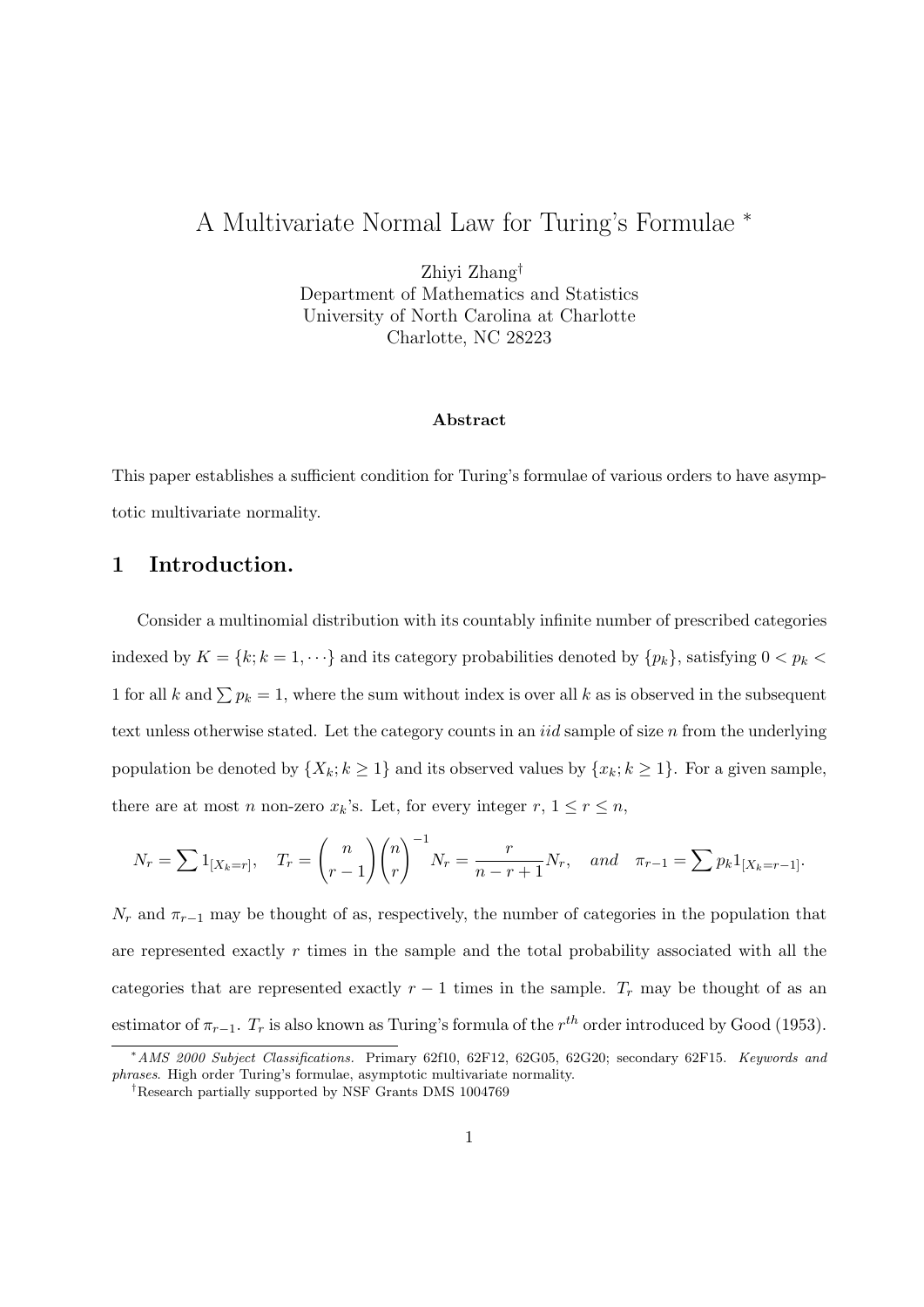Perhaps the most interesting case among all Turing's formulae of different orders is *T*1, known as just Turing's formula, as an estimator of  $\pi_0$ . Given a sample,  $\pi_0$  represents the total probability associated with categories not observed in the sample, which is also the probability that the next observation will belong to a category previously unseen. Since the multinomial model is essentially nonparametric, the fact that something could be said about the total probability associated with unobserved categories is somewhat anti-intuitive. The statistical properties of Turing's formula were largely unknown until Robbins (1968) gave an interpretation in terms of bias. Another fifteen years would pass before Esty (1983) gave a sufficient condition for the asymptotic normality of *T*<sub>1</sub> − *π*<sub>0</sub>. In recent years, research on Turing's formula has been revitalized. Zhang and Huang (2007) gave another interpretation of Turing's formula and proposed an improved version of the formula which essentially eliminated all the bias of Turing's original formula. Zhang and Huang (2008) gave a sufficient condition for the normality of Turing's formula which supports a non-empty class of fixed distributions. Zhang and Zhang (2009) gave a necessary and sufficient condition for the normality of Turing's formula. However all the works thus far are on Turing's formula of the first order. Prior to this paper, the distributional properties of high order Turing's formulae are unknown.

For any fixed integer  $R \geq 1$ , let  $\mathcal{T}_R = (T_1 - \pi_0, \dots, T_R - \pi_{R-1})'$ . The objective of this paper is to establish the asymptotic multivariate normality of  $\mathcal{T}_R$  under certain conditions. Toward that end, the first step is to establish the asymptotic normality of  $T_r - \pi_{r-1}$ , for a fixed  $r, 1 \leq r \leq R$ , *i.e.*, to show, under certain conditions, for some  $g(n) \to \infty$ ,  $g(n)(T_r - \pi_{r-1}) \xrightarrow{L} N(0, \sigma^2)$  where  $\sigma^2$ is a function of  $\{p_k\}$ . The result is derived in Section 3. The results on the multivariate normality of  $\mathcal{T}_R$  are derived in Section 4.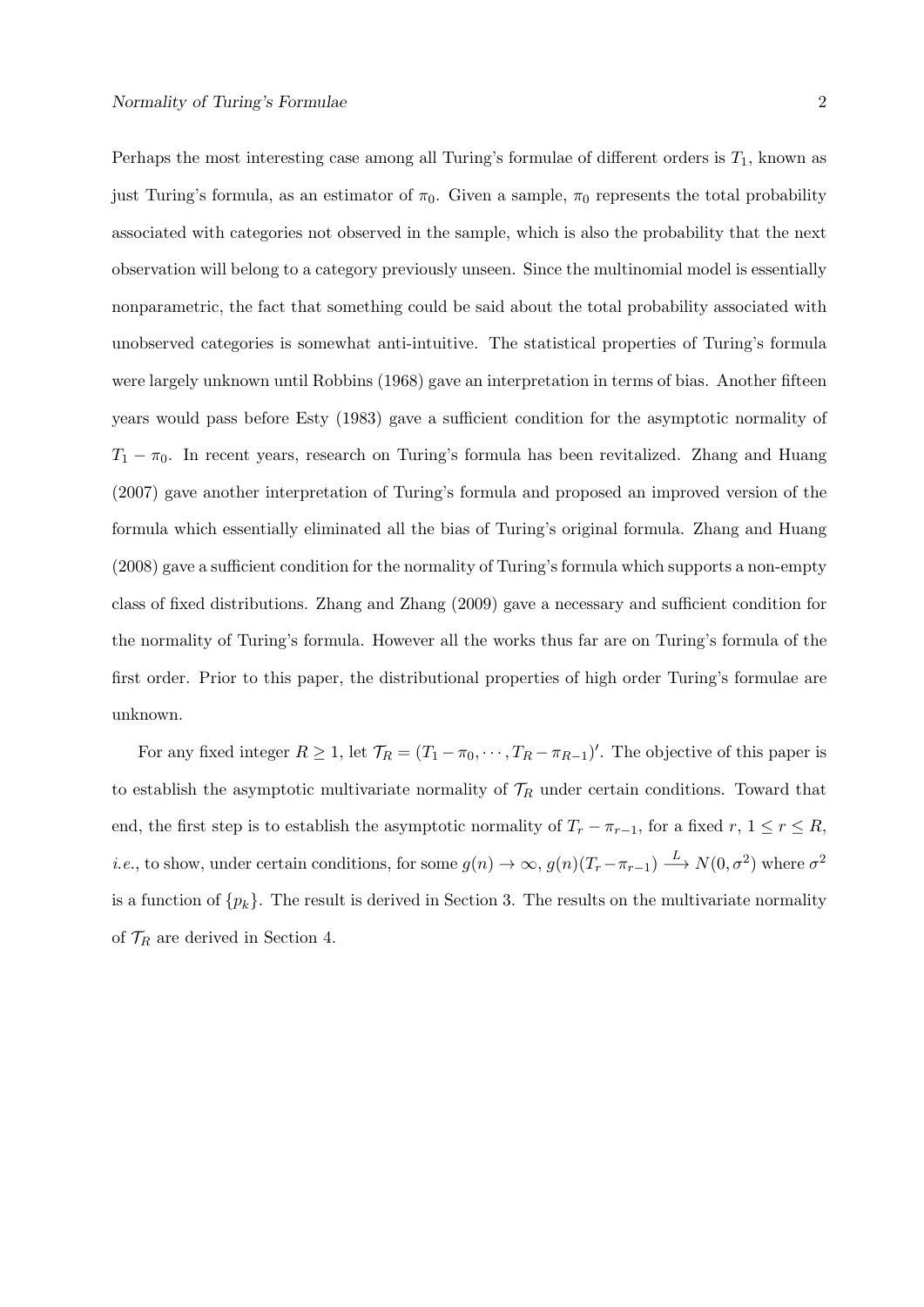# **2 Preliminary Results.**

Let *K*<sub>1</sub> = {1} and *K*<sub>2</sub> = {2, · · · }. For any *k* ∈ *K* = *K*<sub>1</sub> ∪ *K*<sub>2</sub>, let

$$
f_k(x) = \begin{cases} p_k & x = r - 1, \\ -r/(n - r + 1) & x = r, \\ 0 & 0 \le x \le r - 2 \text{ or } x \ge r + 1, \end{cases}
$$
(2.1)

and  $Z = \sum f_k(X_k)$ . The objective is to derive the asymptotic behavior of  $Zg(n)$ , where  $g(n)$  is a function of *n* satisfying

$$
g(n) = O(n^{1-2\delta})\tag{2.2}
$$

for some  $\delta \in (0, 1/4)$ , in terms of the limit of its characteristic function,  $E[\exp(isZg(n))]$ . Let  $Z = Z_1 + Z_2$ , where  $Z_1 = \sum_{K_1} f_k(X_k)$  and  $Z_2 = \sum_{K_2} f_k(X_k)$ . Lemma 2.1 below is a well-known fact and Lemma 2.2 is due to Bartlett (1938).

**Lemma 2.1** *Let*  $\{X_k\}$  *be the counts of observations in category*  $k, k = 1, 2, \dots$ *, in an iid sample under the multinomial model with probability distribution*  ${p_k}$ *. Then* 

$$
P(X_k = x_k; k = 1, \cdots) = P(Y_k = x_k; k = 1, \cdots | \sum Y_k = n)
$$

*where*  ${Y_k}$  *are independent Poisson random variables with mean*  $np_k$ *.* 

**Lemma 2.2** *Let* (*U, V* ) *be a two-dimensional random vector with U integer valued. Then*

$$
E(\exp(ivV|U = n)) = (2\pi P(U = n))^{-1} \int_{-\pi}^{\pi} E[\exp(iu(U - n) + ivV)]du.
$$

Thus  $E(\exp(isZg(n)))$  is

$$
\left(2\pi P\left(\sum Y_k = n\right)\right)^{-1} \int_{-\pi}^{\pi} E\left[\exp\left(iu\sum (Y_k - np_k) + isZg(n)\right)\right] du.
$$

By Stirling's formula,  $(2\pi n)^{1/2}P(\sum Y_k = n) \to 1$ . Therefore it suffices to evaluate the limit of

$$
H_n(s) = \frac{\sqrt{n}}{\sqrt{2\pi}} \int_{-\pi}^{\pi} E[\exp(iu \sum (Y_k - np_k) + isZg(n))]du,
$$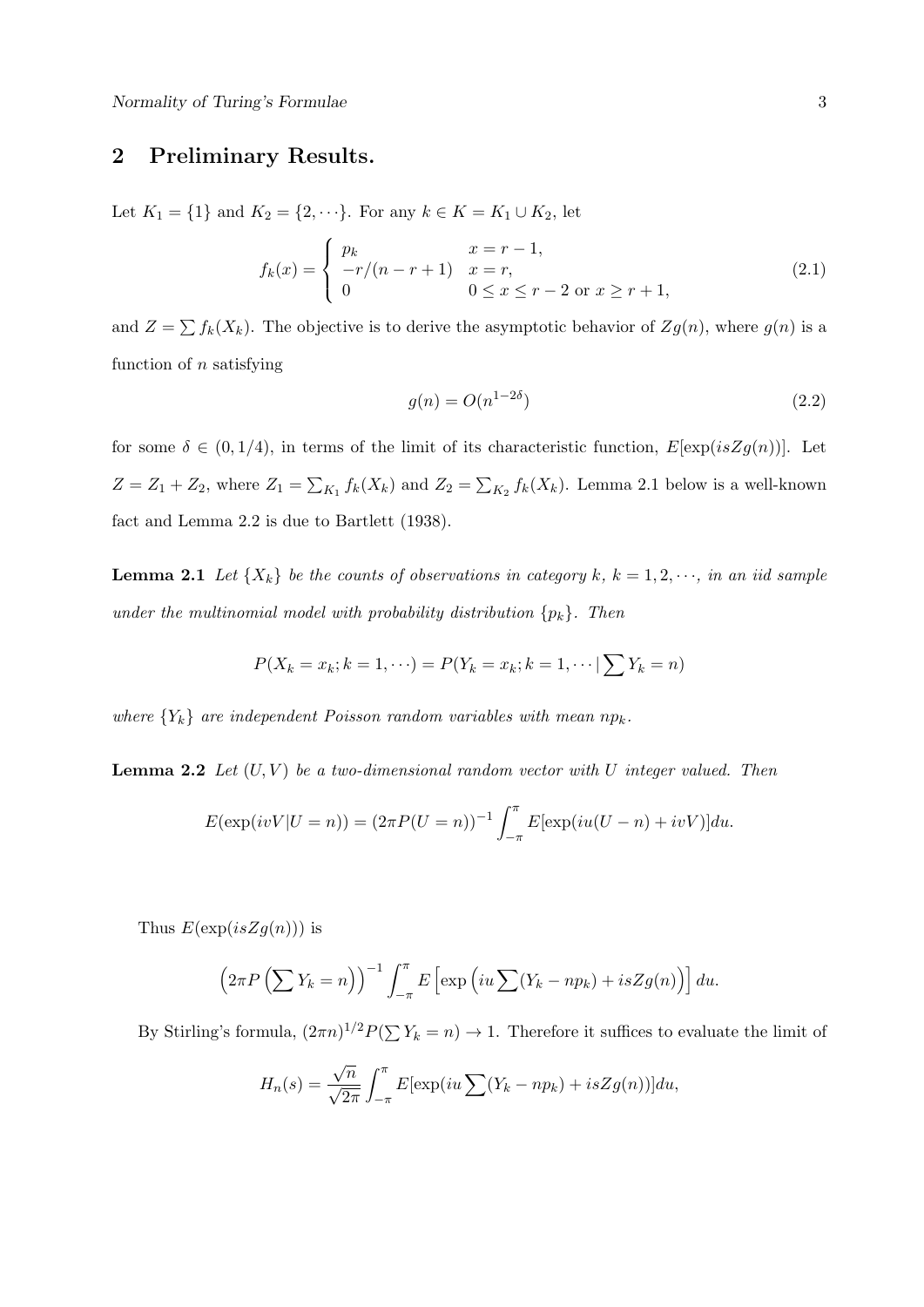or letting  $t = un^{1/2}$ ,

$$
H_n(s) = \frac{1}{\sqrt{2\pi}} \int_{-\infty}^{+\infty} 1_{[|t| < \pi\sqrt{n}]} E[\exp(i(n)^{-1/2}t \sum (Y_k - np_k) + isZg(n))] dt.
$$
 (2.3)

Let

$$
h_n = 1[|t| < \pi \sqrt{n}] E[\exp(i(n)^{-1/2}t \sum (Y_k - np_k) + isZg(n)]
$$
  
\n
$$
h_{n1} = 1[|t| < \pi \sqrt{n}] E[\exp(i(n)^{-1/2}t(Y_1 - np_1) + isZ_1g(n)]
$$
\n(2.4)

$$
h_{n2} = 1[|t| < \pi \sqrt{n}] E[\exp(i(n)^{-1/2}t \sum_{K_2} (Y_k - np_k) + isZ_2 g(n)],
$$
  

$$
H_n(s) = \frac{1}{\sqrt{2\pi}} \int_{-\infty}^{+\infty} h_n dt = \frac{1}{\sqrt{2\pi}} \int_{-\infty}^{+\infty} h_{n1} h_{n2} dt.
$$
 (2.5)

The first task is to allow the limit operator to change place with the integral operator, *i.e.*, to show  $\lim H_n(s) = \frac{1}{\sqrt{2}}$  $\frac{1}{2\pi} \int \lim h_n dt$  where  $\lim = \lim_{n \to \infty}$  as is observed elsewhere in the subsequent text. The key element to support this exchange is

$$
\lim_{h \to 0} \int |\bar{h}_{n1}| dt = \int \lim_{h \to 0} |\bar{h}_{n1}| dt,
$$
\n(2.6)

where

$$
|\overline{h}_{n1}| = 1_{[|t| \le \pi\sqrt{n}]} \left\{ \exp(-itn^{1/2}p_1) \exp[np_1(e^{itn^{-1/2}} - 1)] + 2[(np_1)^{r-1} \exp(-np_1)/(r-1)! + (np_1)^r \exp(-np_1)/r!] \right\}
$$

is an upper bound for  $|h_{n1}|$  and hence, since  $|h_{n2}| \leq 1$  implies  $|h_{n}| \leq |h_{n1}|$ , an upper bound for  $|h_n|$ . The proof of (2.6) is given by Zhang and Huang (2008) for a special case of  $r = 1$ , however the proof is also valid for any  $r \geq 1$ .

By (2.6) and the extended dominated convergence theorem of Pratt (1960), the following lemma is established.

**Lemma 2.3** *Let*  $h_n$  *and*  $H_n$  *be as defined in (2.3) and (2.5) respectively. Then* 

$$
\lim H_n = \frac{1}{\sqrt{2\pi}} \int \lim h_n dt.
$$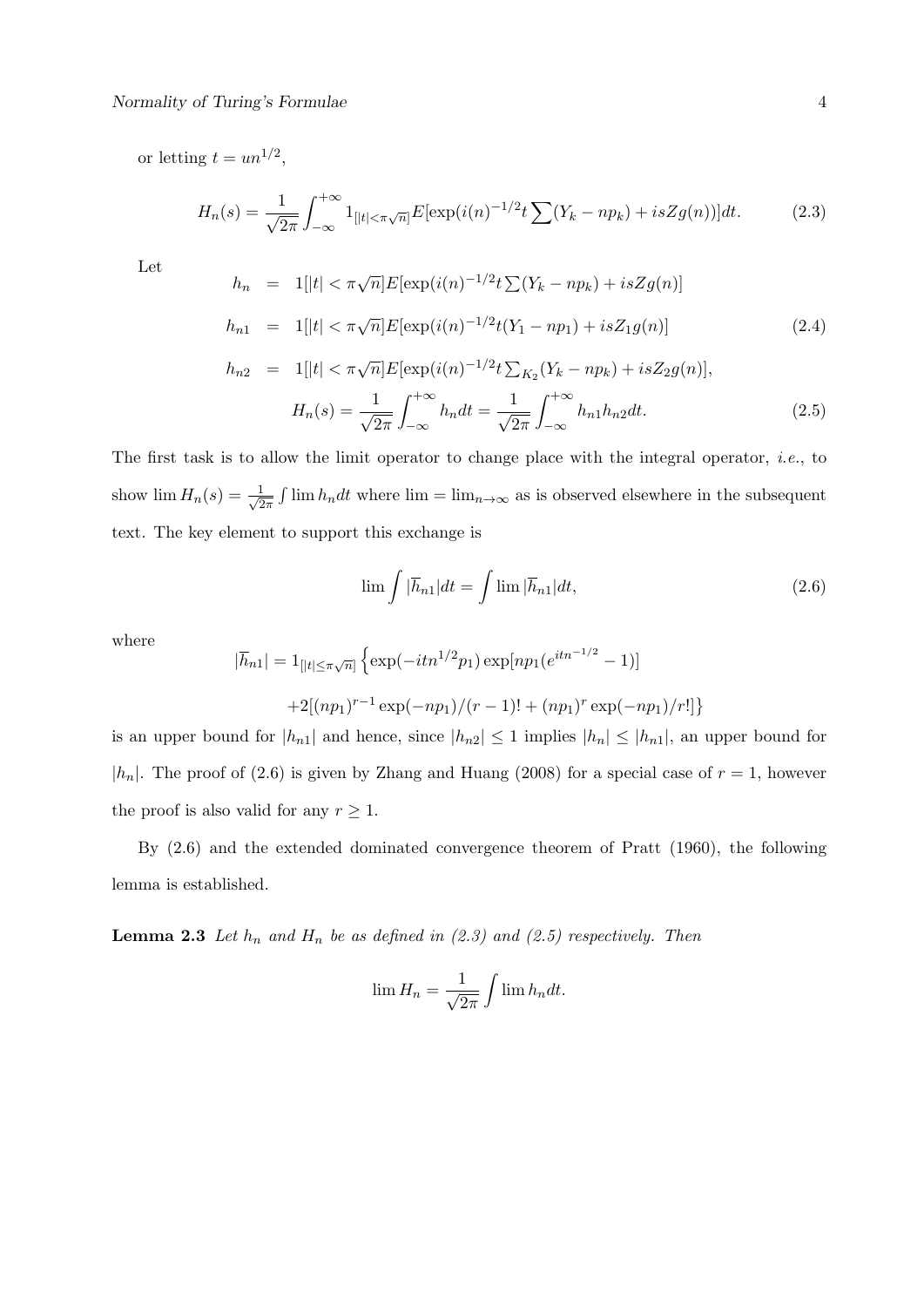For each  $k$ , it can be verified that, letting

$$
B_k = \exp(-itp_k n^{1/2})[\exp(np_k(\exp(itn^{-1/2})-1))]
$$
  
\n
$$
C_k = \exp(-itp_k n^{1/2})(\exp(isp_k g(n)) - 1)\exp(it(r-1)n^{-1/2})\exp(-np_k)\frac{(np_k)^{r-1}}{(r-1)!}
$$
  
\n
$$
D_k = \exp(-itp_k n^{1/2})[\exp(-isr(n-r+1)^{-1}g(n)) - 1]\exp(itrn^{-1/2})\exp(-np_k)\frac{(np_k)^r}{r!},
$$
  
\nand  $E_k = C_k + D_k$ ,  $h_n = \prod(B_k + E_k)$  for all  $t \in 0 \pm \pi\sqrt{n}$ . The objective is to evaluate

lim  $\prod (B_k + E_k)$ .

The following two lemmas are given by Esty (1983) where "*∼*" is equality in the limit as is observed elsewhere in the subsequent text.

**Lemma 2.4** *Let*  $\{\beta_k\}$  *and*  $\{\epsilon_k\}$  *be two sequences of complex numbers, and*  $M_n$  *be a sequence of subsets of K, indexed by n. If*

- *1.*  $\prod_{M_n} \beta_k \sim \beta$ ,
- 2.  $(\sum_{M_n} \epsilon_k) \sim \epsilon$ ,
- *3.*  $\beta_k \sim 1$  *uniformly,*
- *4.*  $\epsilon_k$  ∼ 0 *uniformly*,
- *5. there exists a constants,*  $\delta_1$  *such that,*  $\sum_{M_n} |\beta_k 1| \leq \delta_1$ *, and*
- *6. there exists a constants,*  $\delta_2$  *such that,*  $\sum_{M_n} |\epsilon_k| \leq \delta_2$ ;

*then*

$$
\prod_{M_n} (\beta_k + \epsilon_k) \sim \beta e^{\epsilon}
$$

*where*  $\beta$  *and*  $\epsilon$  *may also depend on n.* 

**Lemma 2.5** *For all*  $k \in K$ *,*  $B_k = \exp((-t^2/2)p_k + O(t^3 p_k n^{-1/2}))$ *.* 

The next lemma includes three trivial but useful facts.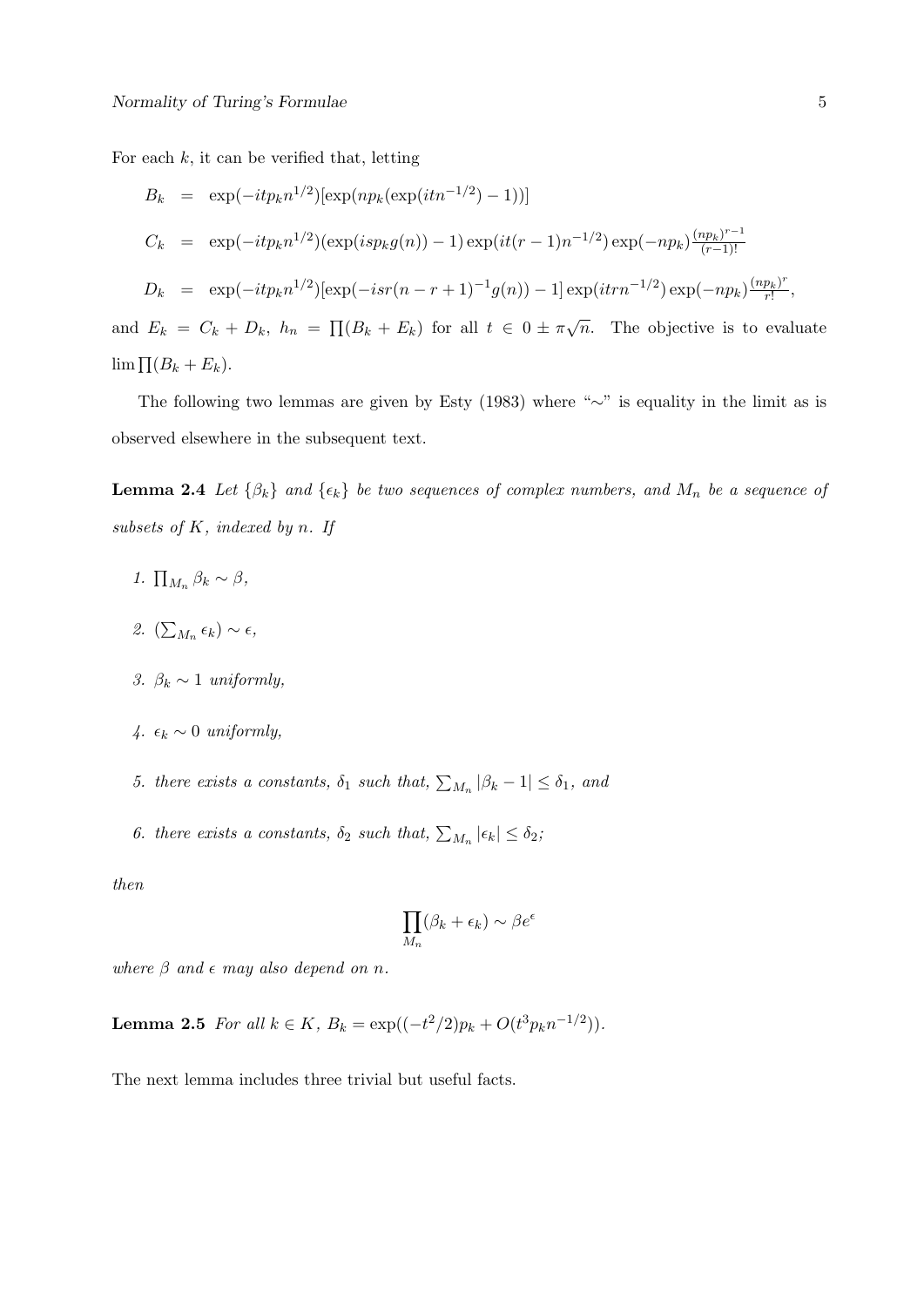**Lemma 2.6** *1. For any complex number <i>x* satisfying  $|x| < 1$ ,  $|\ln(1+x)| \le \frac{|x|}{1-|x|}$ .

- 2. For any real number  $x \in [0, 1)$ ,  $1 x \ge \exp\left(-\frac{x}{1 x}\right)$ 1*−x* ) *.*
- *3. For any real number*  $x \in (0, 1/2)$ ,  $\frac{1}{1-x} < 1 + 2x$ .

*Proof.* (1) By Taylor's formula,  $|\ln(1+x)| = |\sum_{j=1}^{\infty}(-1)^{j+1}x^j/j| \le \sum_{j=1}^{\infty}|x|^j = |x|/(1-|x|).$ (2) The function  $y = \frac{1}{1+1}$  $\frac{1}{1+t}e^t$  is strictly increasing over  $[0, \infty)$ , and has value 1 at  $t = 0$ . Therefore 1  $\frac{1}{1+t}e^t \geq 1$  for  $t \in [0,\infty)$ . The desired inequality follows the change of variable  $x = t/(1+t)$ . (3) The proof is trivial. **□** 

Consider a partition of the index set  $K = I \cup II$  where

$$
I = \{k; p_k \le r/n^{1-\delta^*}\} \text{ and } II = \{k; p_k > r/n^{1-\delta^*}\}
$$

where  $\delta^* = \delta/(R+1)$  and  $\delta$  is as in (2.2).

**Lemma 2.7** *(a)*  $\sum_{II} |E_k| \to 0$ ; and *(b)*  $\prod_{II} (B_k + E_k) / \prod_{II} B_k \to 1$ .

*Proof.* (a)  $\sum_{II} |E_k| \leq 2 \sum_{II} [e^{-np_k} (np_k)^{(r-1)} / (r-1)! + e^{-np_k} (np_k)^r / r!]$ . Since the derivative of  $\left[e^{-np}(np)^{(r-1)}/(r-1)!\right]+e^{-np}(np)^r/r!$  with respect to p is negative for all  $p \in (r/n,1]$  (and therefore for all  $p \in (r/n^{1-\delta^*}, 1]$ ,  $[e^{-np_k}(np_k)^{(r-1)}/(r-1)! + e^{-np_k}(np_k)^r/r!]$  attains its maximum at  $p_k = r/n^{1-\delta^*}$ , for every  $k \in II$ , with value  $e^{-rn^{\delta^*}}O(n^{r\delta^*})$ . The total number of indices in II is less or equal to  $n^{1-\delta^*}/r$ . Therefore

$$
\sum_{II} |E_k| \le 2[n^{1-\delta^*}/r][e^{-rn^{\delta^*}}O(n^{r\delta^*})] = (2/r)e^{-rn^{\delta^*}}O\left(n^{1+(r-1)\delta^*}\right) \to 0.
$$

(b) By Lemma 2.5,  $|B_k|$  is bounded away from zero, and by the fact that  $\lim |E_k| = 0$  (and hence  $\lim |E_k|/|B_k| = 0$ , and by applying the first part of Lemma 2.6 with  $x = E_k/B_k$ , one has

$$
\left| \ln \left[ \prod_{II} (B_k + E_k) / \prod_{II} B_k \right] \right| = \left| \sum_{II} \ln \left( 1 + \frac{E_k}{B_k} \right) \right| \le \sum_{II} \left| \ln \left( 1 + \frac{E_k}{B_k} \right) \right|
$$
  

$$
\le \sum_{II} \left( \frac{|E_k|}{|B_k| - |E_k|} \right) = O(\sum_{II} |E_k|) \to 0.
$$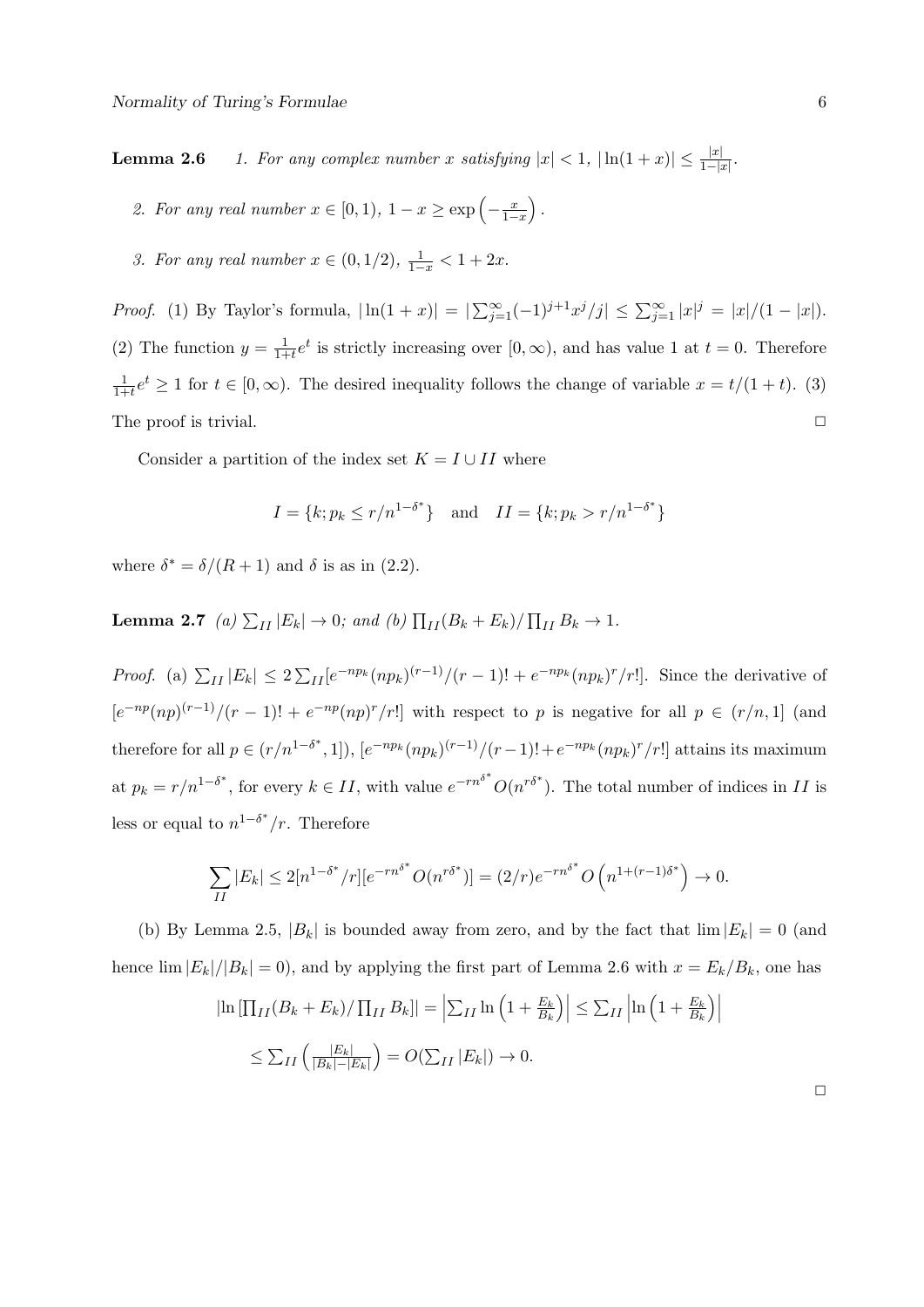The following is a sufficient condition under which many of the subsequent results are established.

**Condition 2.1** *As*  $n \to \infty$ *,* 

- *1.*  $\sum n^{r-2}g^2(n)p_k^r e^{-np_k} \to c_r \ge 0,$
- 2.  $\sum n^{r-1}g^2(n)p_k^{r+1}e^{-np_k} \to c_{r+1} \ge 0$ , and
- *3.*  $c_r + c_{r+1} > 0$ .

**Lemma 2.8** *Under Condition 2.1, all the conditions of Lemma 2.4 are satisfied with*  $M_n = I$ ,  $\beta_k = B_k$ ,  $\beta = B = \lim \prod B_k$ ,  $\epsilon_k = E_k$ , and  $\epsilon = E = \lim \sum E_k$ .

The proof of Lemma 2.8 is given in Appendix. Lemma 2.4 and Lemma 2.8 give immediately the following corollary.

**Corollary 2.1** *Under Condition 2.1,*  $\prod_I (B_k + E_k) \sim \prod_I B_k \exp(\sum_I E_k)$ .

**Lemma 2.9** *Under Condition 2.1,*  $\prod (B_k + E_k) \rightarrow Be^E$ , where  $B = \lim \prod B_k$  and  $E = \lim \sum E_k$ .

*Proof*.

$$
\Pi(B_k + E_k) = \Pi_I(B_k + E_k) \Pi_{II}(B_k + E_k) \sim \Pi_I(B_k + E_k) \Pi_{II} B_k \quad \text{(by Lemma 2.7)}
$$
  
\n
$$
\sim \Pi_I B_k(\exp \sum_I E_k) \Pi_{II} B_k \quad \text{(by Lemma 2.8)}
$$
  
\n
$$
\sim \Pi B_k(\exp \sum E_k) \quad \text{(by Lemma 2.7)}.
$$

# **3 Univariate Normality.**

**Theorem 3.1** *Let*  $g(n)$  *be as in (2.2). Under Condition 2.1,* 

$$
g(n)(T_r - \pi_{r-1}) \stackrel{L}{\rightarrow} N\left(0, \frac{c_{r+1} + rc_r}{(r-1)!}\right).
$$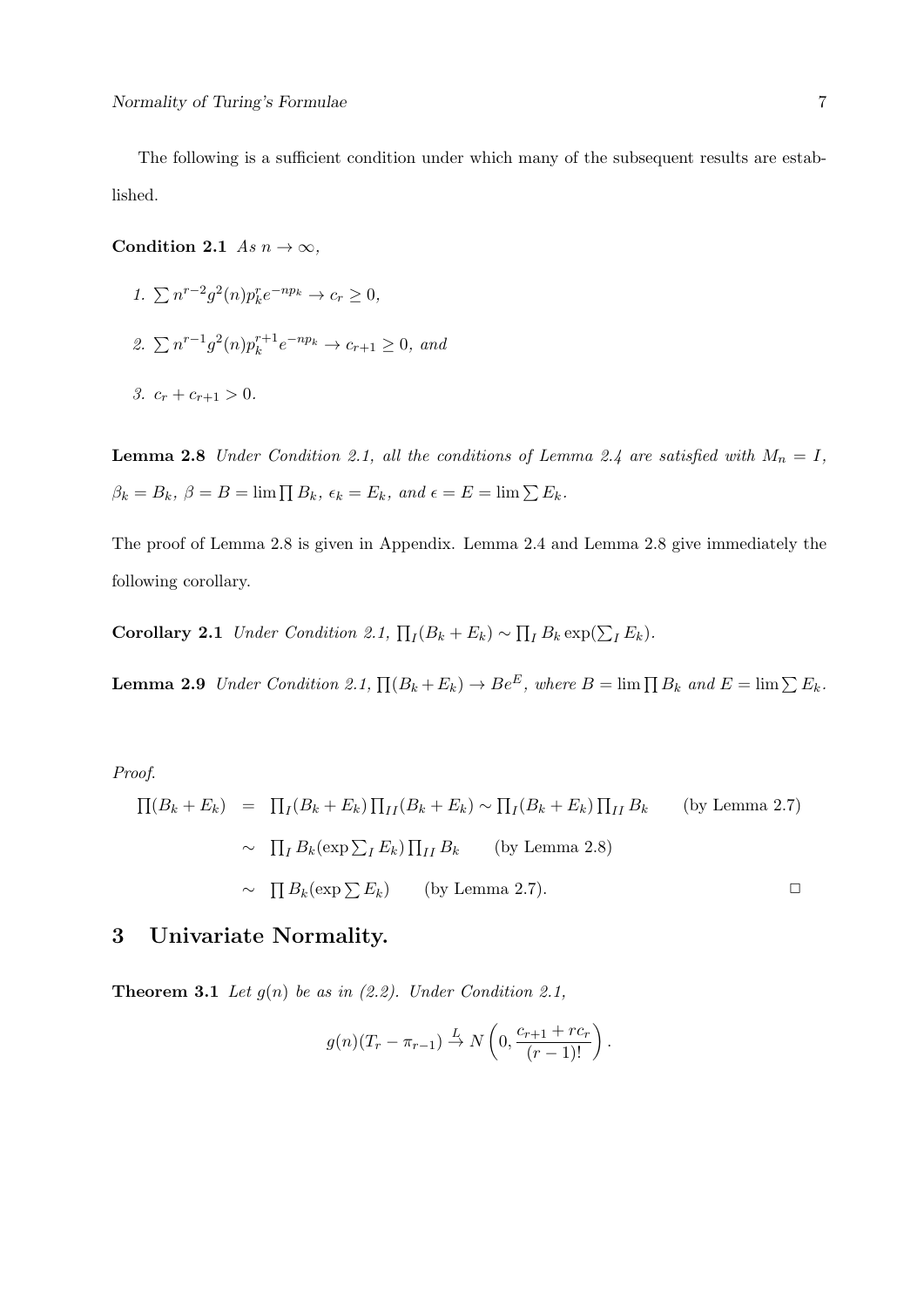*Proof.* Since  $\lim \prod B_k = e^{-\frac{t^2}{2}}$ , by (a) of Lemma 2.7 and (5.2),

$$
\lim \sum E_k = -\frac{s^2}{2(r-1)!} \left[ \lim \sum n^{r-1} g^2(n) p_k^{r+1} e^{-np_k} + r \lim \sum \frac{g^2(n) n^r p_k^r}{(n-r+1)^2} e^{-np_k} \right],
$$
  
\n
$$
\lim H_n = \left( \frac{1}{\sqrt{2\pi}} \int e^{-\frac{t^2}{2}} dt \right) e^{-\frac{s^2}{2(r-1)!}} \left[ \lim \sum n^{r-1} g^2(n) p_k^{r+1} e^{-np_k} + r \lim \sum \frac{g^2(n) n^r p_k^r}{(n-r+1)^2} e^{-np_k} \right]
$$
  
\n
$$
= e^{-\frac{s^2}{2} \left[ \frac{c_{r+1}}{(r-1)!} + \frac{rc_r}{(r-1)!} \right]}.
$$

Consider the following condition:

**Condition 3.1** *As*  $n \to \infty$ *,* 

 $1. \frac{g^2(n)}{n^2}E(N_r) \to \frac{c_r}{r!} \geq 0,$ 2.  $\frac{g^2(n)}{n^2}E(N_{r+1}) \to \frac{c_{r+1}}{(r+1)!} \geq 0$ , and *3.*  $c_r + c_{r+1} > 0$ .

**Lemma 3.1** *Condition 2.1 and Condition 3.1 are equivalent.*

The proof of Lemma 3.1 is given in Appendix. Lemma 3.1 allows a re-statement of Theorem 3.1: **Theorem 3.2** *If there exists a g*(*n*) *satisfying (2.2) and Condition 3.1, then*

$$
\frac{n(T_r - \pi_{r-1})}{\sqrt{r^2 E(N_r) + (r+1)r E(N_{r+1})}} \xrightarrow{L} N(0, 1).
$$

**Theorem 3.3** *If there exists a g*(*n*) *satisfying (2.2) and Condition 3.1, then*

$$
\frac{n(T_r - \pi_{r-1})}{\sqrt{r^2 N_r + (r+1)r N_{r+1}}} \xrightarrow{L} N(0, 1).
$$

The proof of Theorem 3.3 is given in Appendix.

It may be of interest to note that the results of Theorems 3.2 and 3.3 require no further knowledge of  $g(n)$ , *i.e.*, the knowledge of  $\delta$ , other than its existence.

 $\Box$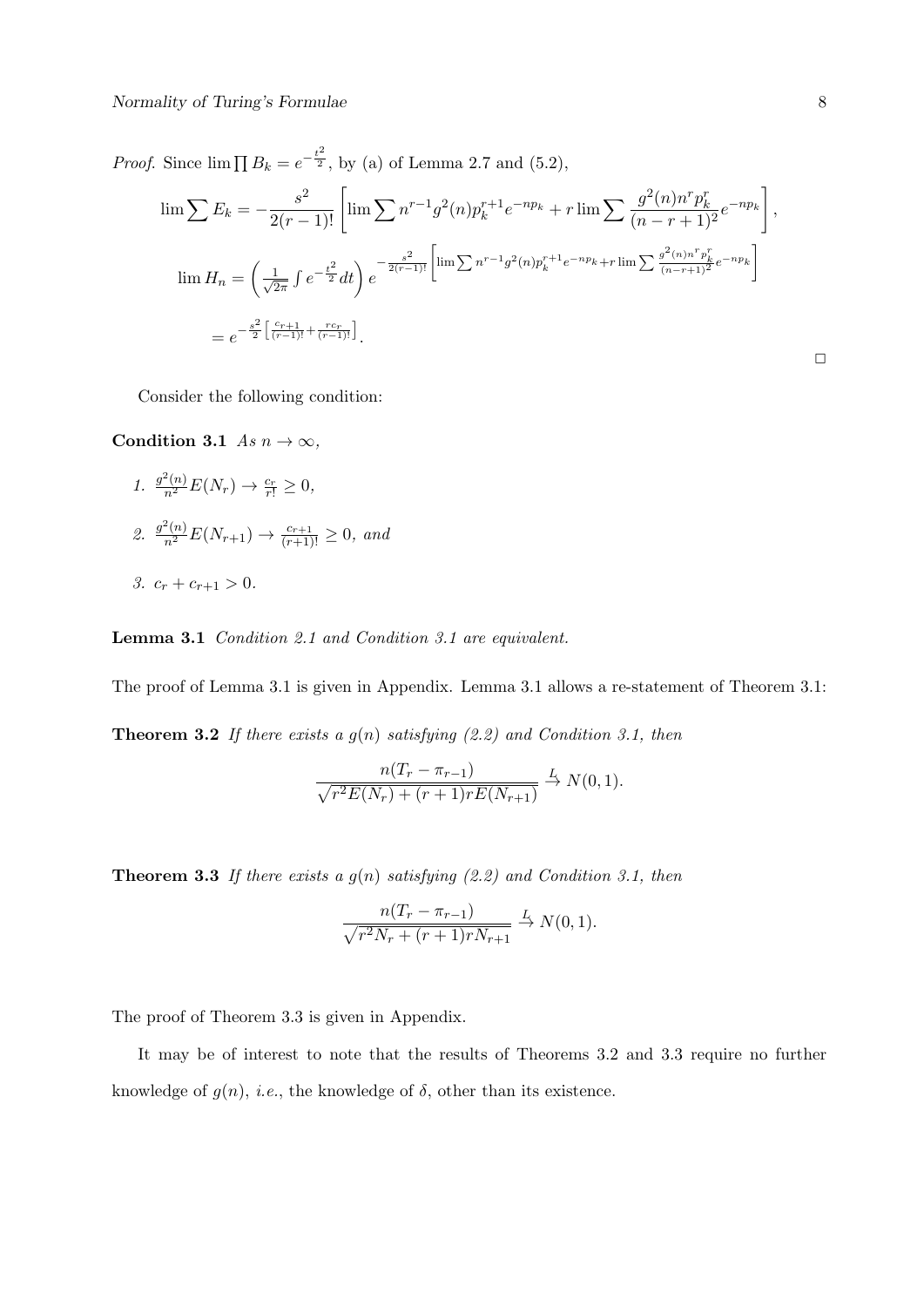# **4 Multivariate Normality.**

For every  $k \in K$ , any two constants *a* and *b*, and any two positive integers  $r_1$  and  $r_2$ , let  $f_k(x)$  in (2.1) be redefined as

$$
f_k(x) = \begin{cases} ap_k & x = r_1 - 1, \\ -ar_1/(n - r_1 + 1) & x = r_1 \neq r_2 - 1, \\ bp_k & x = r_2 - 1 \neq r_1, \\ -br_2/(n - r_2 + 1) & x = r_2, \\ bp_k - ar_1/(n - r_1 + 1) & x = r_1 = r_2 - 1, \\ 0 & \text{elsewhere,} \end{cases}
$$
(4.1)

and  $Z = \sum f_k(X_k)$ . The objective is to evaluate  $\lim H_n(s) = (2\pi)^{-1/2} \int \lim h_n dt$  where  $H_n(s)$ and  $h_n$  have the same forms as in (2.4) and (2.5) but with  $f_k(x)$  redefined in (4.1). Two separate cases are to be considered:  $r_1 < r_2 - 1$  and  $r_1 = r_2 - 1$ .

Let

$$
B_k = \exp(-itp_k n^{1/2})[\exp(np_k(\exp(itn^{-1/2})-1))]
$$
  
\n
$$
C_k = \exp(-itp_k n^{1/2})(\exp(isap_kg(n))-1)\exp(it(r_1-1)n^{-1/2})\frac{(np_k)^{r_1-1}}{(r_1-1)!}e^{-np_k}
$$
  
\n
$$
D_k = \exp(-itp_k n^{1/2})[\exp(-isar_1(n-r_1+1)^{-1}g(n))-1]\exp(itr_1n^{-1/2})\frac{(np_k)^{r_1}}{r_1!}e^{-np_k}
$$
  
\n
$$
F_k = \exp(-itp_k n^{1/2})(\exp(isbp_kg(n))-1)\exp(it(r_2-1)n^{-1/2})\frac{(np_k)^{r_2-1}}{(r_2-1)!}e^{-np_k}
$$
  
\n
$$
G_k = \exp(-itp_k n^{1/2})[\exp(-isbr_2(n-r_2+1)^{-1}g(n))-1]\exp(itr_1n^{-1/2})\frac{(np_k)^{r_2}}{r_2!}e^{-np_k}
$$
  
\n
$$
A_k = \exp(-itp_k n^{1/2})\{\exp[isg(n)(bp_k - a\frac{r_1}{n-r_1+1})-1]\}\exp(itr_1n^{-1/2})\frac{(np_k)^{r_1}}{r_1!}e^{-np_k}.
$$

If  $r_1 < r_2 - 1$ , let  $E_k = C_k + D_k + F_k + G_k$ . If  $r_1 = r_2 - 1$ , let  $E_k = C_k + A_k + G_k$ . It can be verified that, in either case,  $h_n = \prod (B_k + E_k)$  for all  $t \in 0 \pm \pi \sqrt{n}$ . The objective is to evaluate lim  $\prod (B_k + E_k)$ .

**Condition 4.1** *As*  $n \to \infty$ *,* 

1. 
$$
\frac{g^2(n)}{n^2} E(N_{r_1}) \to \frac{c_{r_1}}{r_1!} \ge 0,
$$
  
2. 
$$
\frac{g^2(n)}{n^2} E(N_{r_1+1}) \to \frac{c_{r_1+1}}{(r_1+1)!} \ge 0,
$$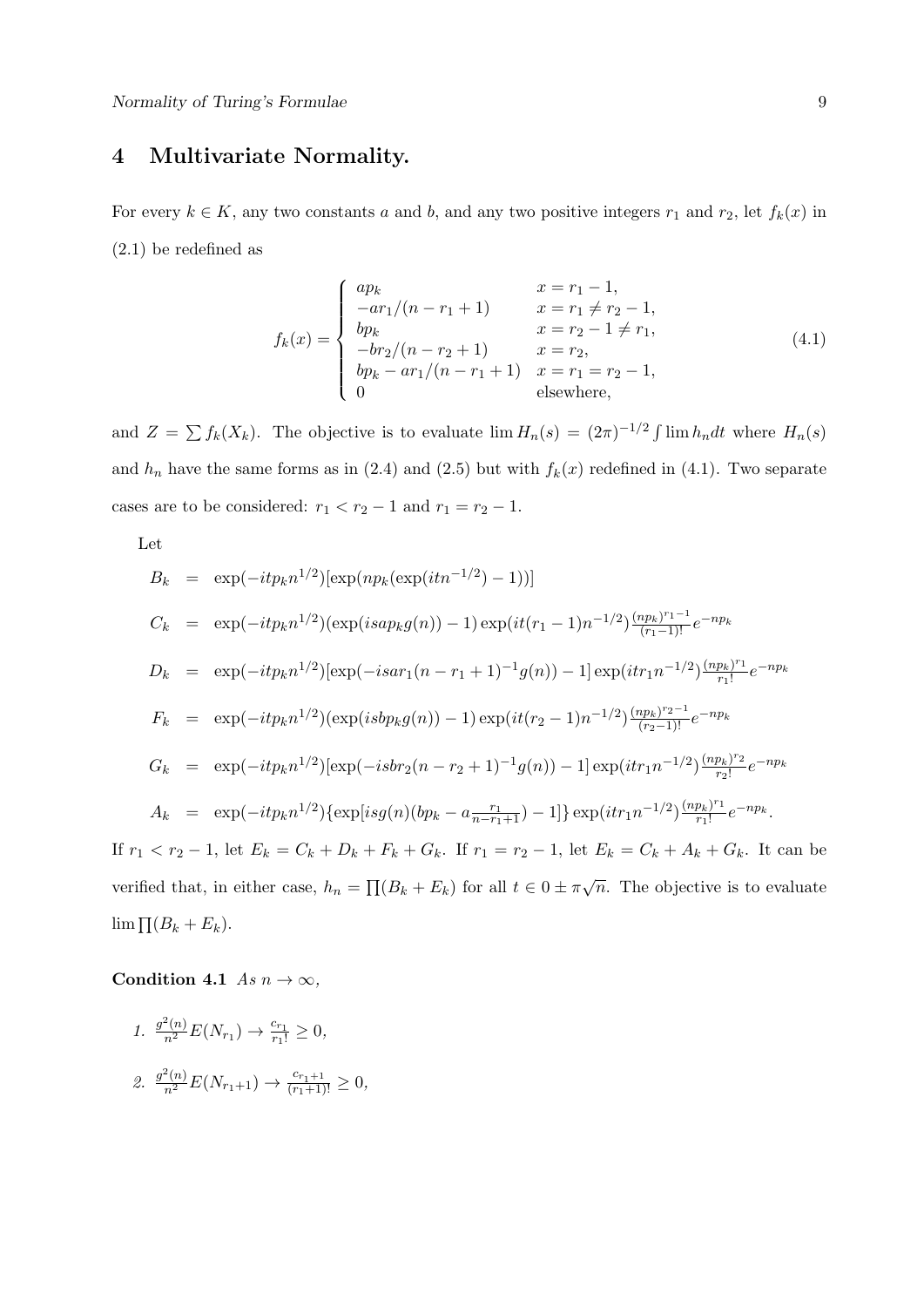*3.*  $c_{r_1} + c_{r_1+1} > 0$ ,  $4. \frac{g^2(n)}{n^2}E(N_{r_2}) \to \frac{c_{r_2}}{r_2!} \geq 0,$ *5.*  $\frac{g^2(n)}{n^2}E(N_{r_2+1}) \to \frac{c_{r_2+1}}{(r_2+1)!} \geq 0$ , and *6.*  $c_{r_2} + c_{r_2+1} > 0$ .

**Lemma 4.1** *For any two constants, a and b satisfying*  $a^2 + b^2 > 0$ *, assuming that*  $r_1 < r_2 - 1$ *and that Condition 4.1 holds, then*

$$
g(n)[a(T_{r_1} - \pi_{r_1-1}) + b(T_{r_2} - \pi_{r_2-1})] \stackrel{L}{\to} N(0, \sigma^2)
$$

*where*  $\sigma^2 = a^2 \frac{c_{r_1+1} + r_1 c_{r_1}}{(r_1-1)!} + b^2 \frac{c_{r_2+1} + r_2 c_{r_2}}{(r_2-1)!}$ .

The proof of Lemma 4.1 is straight forward in light of the argument that led to Theorem 3.1.

**Lemma 4.2** *For any two constants, a and b satisfying*  $a^2 + b^2 > 0$ *, assuming that*  $r_1 = r_2 - 1$ *and that Condition 4.1 holds, then*

$$
g(n)[a(T_{r_1} - \pi_{r_1-1}) + b(T_{r_2} - \pi_{r_2-1})] \stackrel{L}{\to} N(0, \sigma^2)
$$

where  $\sigma^2 = a^2 \frac{c_{r_1+1} + r_1 c_{r_1}}{(r_1-1)!} - 2ab \frac{c_{r_2}}{(r_1-1)!} + b^2 \frac{c_{r_2+1} + r_2 c_{r_2}}{(r_2-1)!}$ .

The proof of Lemma 4.2 is also straight forward in light of the argument that led to Theorem 3.1, but with an additional non-vanishing term in the limit.

Let  $\sigma_r^2 = r^2 E(N_r) + (r+1)r E(N_{r+1}), \rho_r(n) = -r(r+1)E(N_{r+1})/(\sigma_r \sigma_{r+1}), \rho_r = \lim \rho_r(n),$  $\hat{\sigma}_r^2 = r^2 N_r + (r+1)rN_{r+1}$ , and  $\hat{\rho}_r = \hat{\rho}_r(n) = -r(r+1)N_{r+1}/\sqrt{\hat{\sigma}_r^2 \hat{\sigma}_{r+1}^2}$ .

**Corollary 4.1** *Assume that*  $r_1 < r_2 - 1$  *and that Condition 4.1 holds, then* 

$$
n\left[\left(T_{r_1}-\pi_{r_1-1}\right)/\sigma_{r_1},\left(T_{r_2}-\pi_{r_2-1}\right)/\sigma_{r_2}\right]'\stackrel{L}{\to} MVN\left(0,I_{2\times 2}\right).
$$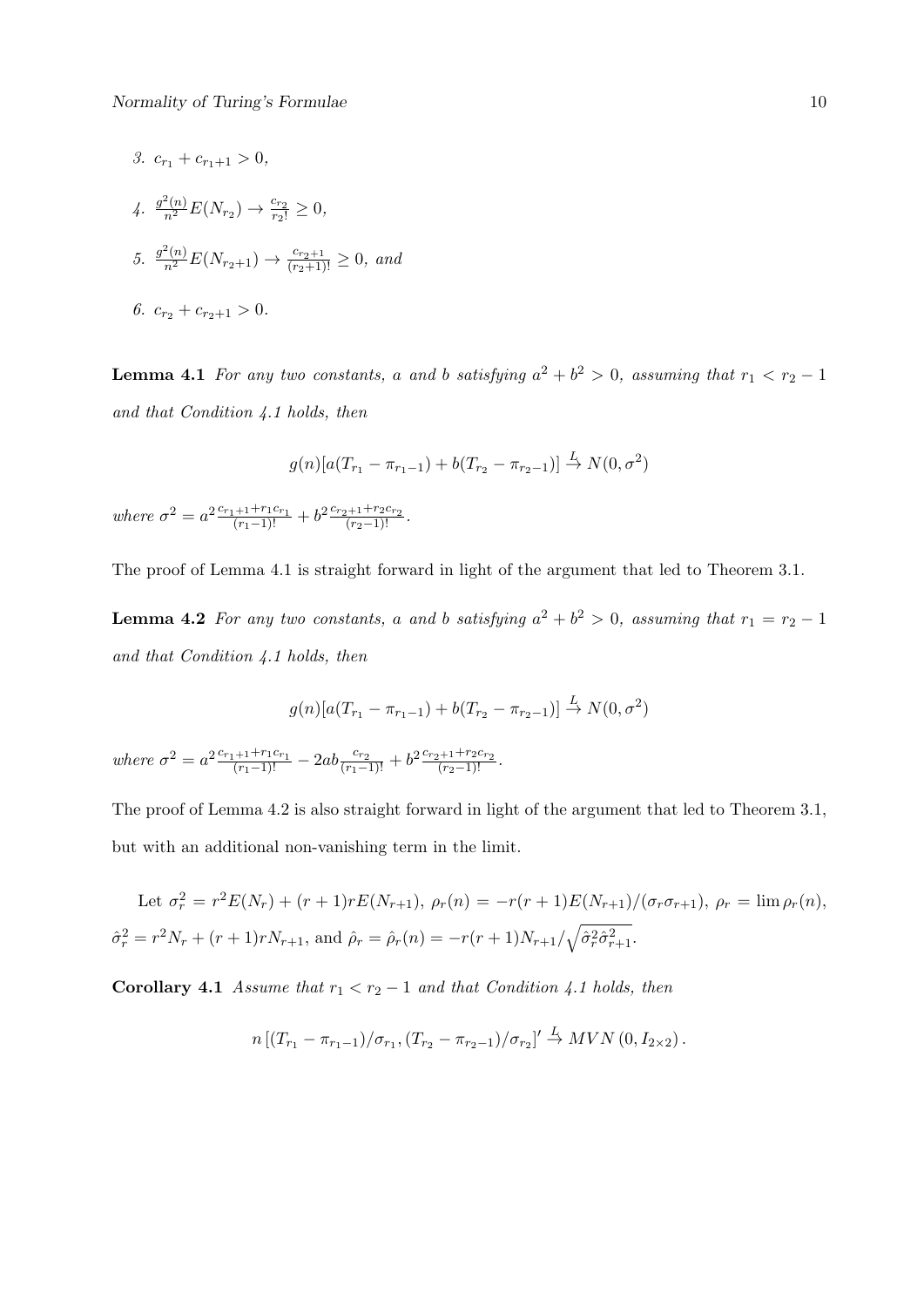**Corollary 4.2** *Assume that*  $r_1 = r_2 - 1$  *and that Condition 4.1 holds, then* 

$$
n\left[\left(T_{r_1}-\pi_{r_1-1}\right)/\sigma_{r_1},\left(T_{r_2}-\pi_{r_2-1}\right)/\sigma_{r_2}\right]'\stackrel{L}{\to} MVN\left(0,\left(\begin{array}{cc}1 & \rho_{r_1} \\ \rho_{r_1} & 1\end{array}\right)\right).
$$

**Remark 4.1** *Corollaries 4.1 and 4.2 suggest that, in*  $\{n[(T_r - \pi_{r-1})/\sigma_r]; r = 1, \dots, R\}$ *, any two entries are asymptotically independent unless they are immediate neighbors in the series.*

**Theorem 4.1** *For any positive integer R, if Condition 3.1 holds for every*  $r, 1 \le r \le R$ *, then* 

$$
n\left[\left(T_1-\pi_0\right)/\sigma_1,\cdots,\left(T_R-\pi_{R-1}\right)/\sigma_R\right]'\stackrel{L}{\to} MVN(0,\Sigma)
$$

*where*  $\Sigma = (a_{i,j})$  *is a*  $R \times R$  *covariance matrix with all the diagonal elements being*  $a_{r,r} = 1$  *for*  $r = 1, \dots, R$ *, the super-diagonal and the sub-diagonal elements being*  $a_{r,r+1} = a_{r+1,r} = \rho_r$  *for*  $r = 1, \dots, R - 1$ , and all the other off-diagonal elements being zeros.

Let  $\hat{\Sigma}$  be the resulting matrix of  $\Sigma$  with  $\rho_r$  replaced by  $\hat{\rho}_r(n)$  for all *r*. Let  $\hat{\Sigma}^{-1}$  denote the inverse of  $\hat{\Sigma}$  and  $\hat{\Sigma}^{-1/2}$  denote any  $R \times R$  matrix satisfying  $\hat{\Sigma}^{-1} = \hat{\Sigma}^{-1/2} \hat{\Sigma}^{-1/2}$ .

**Theorem 4.2** *For any positive integer R, if Condition 3.1 holds for every*  $r, 1 \le r \le R$ *, then* 

$$
n\hat{\Sigma}^{-1/2}\left[\left(T_1-\pi_0\right)/\hat{\sigma}_1,\cdots,\left(T_R-\pi_{R-1}\right)/\hat{\sigma}_R\right]'\stackrel{L}{\to} MVN(0,I_{R\times R}).
$$

An interesting special case of discrete distribution is that of *{pk}* following a discrete power law, as known as a Pareto law, in the tail, *i.e.*,

$$
p_k = Ck^{-\lambda} \tag{4.2}
$$

for all  $k > d$  where  $C > 0$  and  $\lambda > 1$  are unknown parameters describing the tail of the probability distribution beyond an unknown positive integer *d*. This partially parametric probability model is subsequently referred to as "the tail model". Suppose it is of interest to estimate  $C$  and  $\lambda$ . An estimation procedure is proposed in this section.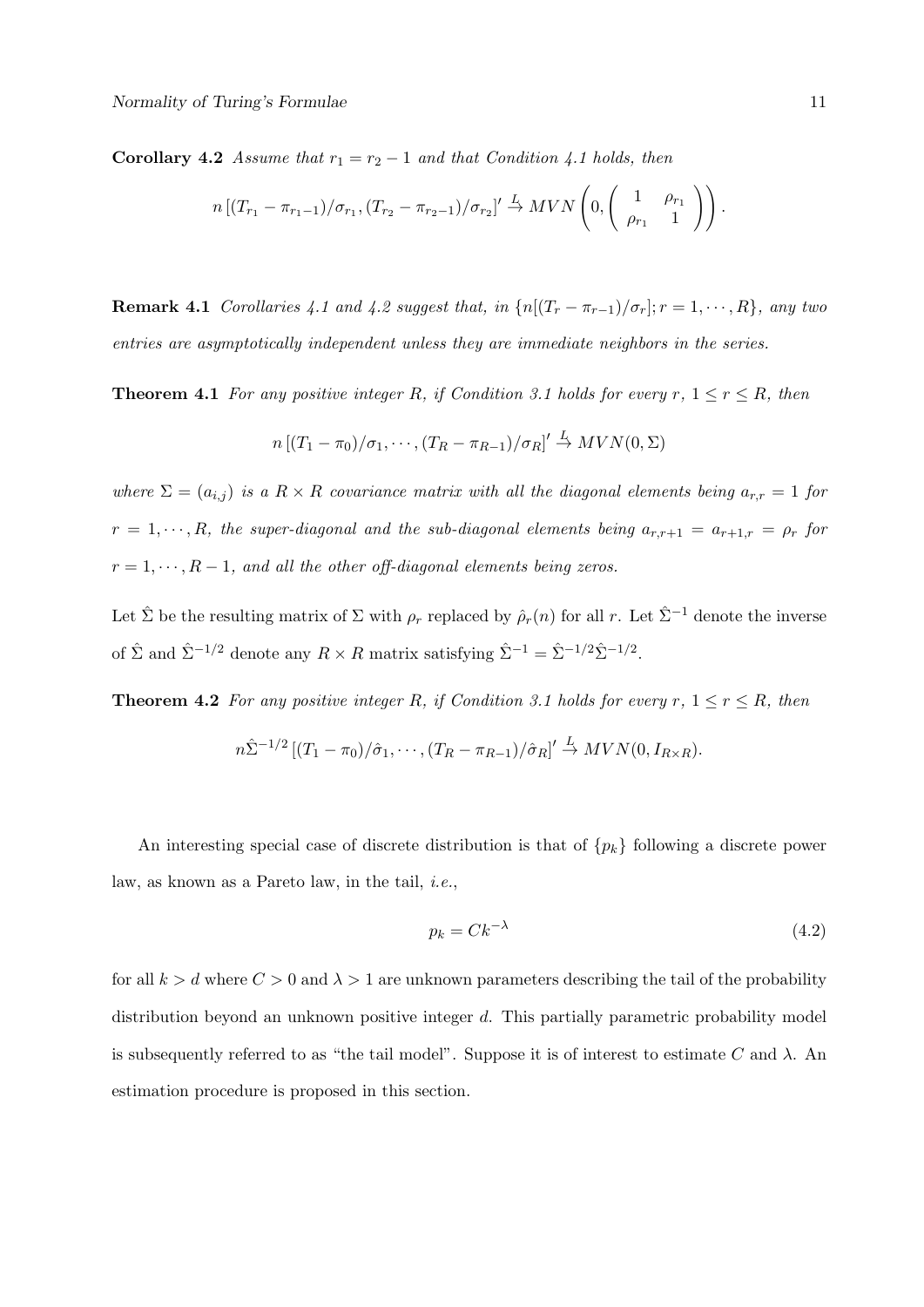**Lemma 4.3** *Under the model in (4.2), Condition 4.1 holds.*

*Proof.* Letting  $\delta = (4\lambda)^{-1}$  in (2.2), it can be verified that  $n^{r-2}g^2(n)\sum p_k^r e^{-np_k} \to c_r > 0$  for every integer  $r > 0$ .

**Corollary 4.3** *Under the model in (4.2), the results of both Theorems 4.1 and 4.2 hold.*

## **5 Appendix.**

### **5.1 Proof of Lemma 2.8.**

All six conditions in Lemma 2.4 need to be checked.

(3) is true because

$$
B_k = \exp(-(t^2/2)p_k)\exp(O((t^3/\sqrt{n})p_k))),
$$

and  $p_k$  and  $p_k/\sqrt{n}$  are uniformly bounded by  $\frac{r}{n^{1-\delta^*}}$  and  $\frac{r}{\sqrt{n}n^{1-\delta^*}}$  respectively.

For (1), since  $\sum_{I} p_{k} \to 0$ ,

$$
\prod_{I} B_k = \exp(-(t^2/2) \sum_{I} p_k) \exp(O((t^3/\sqrt{n}) \sum_{I} p_k))) \to 1.
$$

For (4), it suffices to show that  $|C_k|$  and  $|D_k|$  respectively converge to zero uniformly. First for all  $k \in I$ ,  $\exp(-it p_k \sqrt{n}) \to 1$  uniformly since  $p_k \sqrt{n} \leq \frac{\sqrt{n}}{g(n)n^{\delta^*}} = O(n^{-1/2+\delta^*}) \to 0$  uniformly. Second,  $\exp(it(r-1)n^{-1/2}) \rightarrow 0$  and  $\exp(itrn^{-1/2}) \rightarrow 0$  uniformly. Third,  $\exp(-np_k) \leq 1$ uniformly. By Taylor's expansion and for sufficiently large *n*,

$$
\begin{split} &\left[\exp(isp_kg(n))-1\right]\frac{(np_k)^{r-1}}{(r-1)!}=\left(isg(n)p_k-\frac{s^2g^2(n)p_k^2}{2!}-O\left(s^3g^3(n)p_k^3\right)\right)\frac{(np_k)^{r-1}}{(r-1)!}\\ &=\frac{isnr^{-1}g(n)p_k^r}{(r-1)!}-\frac{s^2n^{r-1}g^2(n)p_k^{r+1}}{2!(r-1)!}-O\left(s^3n^{r-1}g^3(n)p_k^{r+2}\right)\\ &\leq \left|\frac{isnr^{-1}g(n)p_k^r}{(r-1)!}\right|+\left|\frac{s^2n^{r-1}g^2(n)p_k^{r+1}}{2!(r-1)!}\right|+\left|O\left(s^3n^{r-1}g^3(n)p_k^{r+2}\right)\right|\\ &\leq \frac{sr^r}{(r-1)!}n^{-2\delta+\frac{r}{R+1}\delta}+\frac{s^2r^{r+1}}{2!(r-1)!}n^{-4\delta+\frac{r+1}{R+1}\delta}+O\left(n^{-6\delta+\frac{r+2}{R+1}\delta}\right)\to 0 \end{split}
$$

uniformly.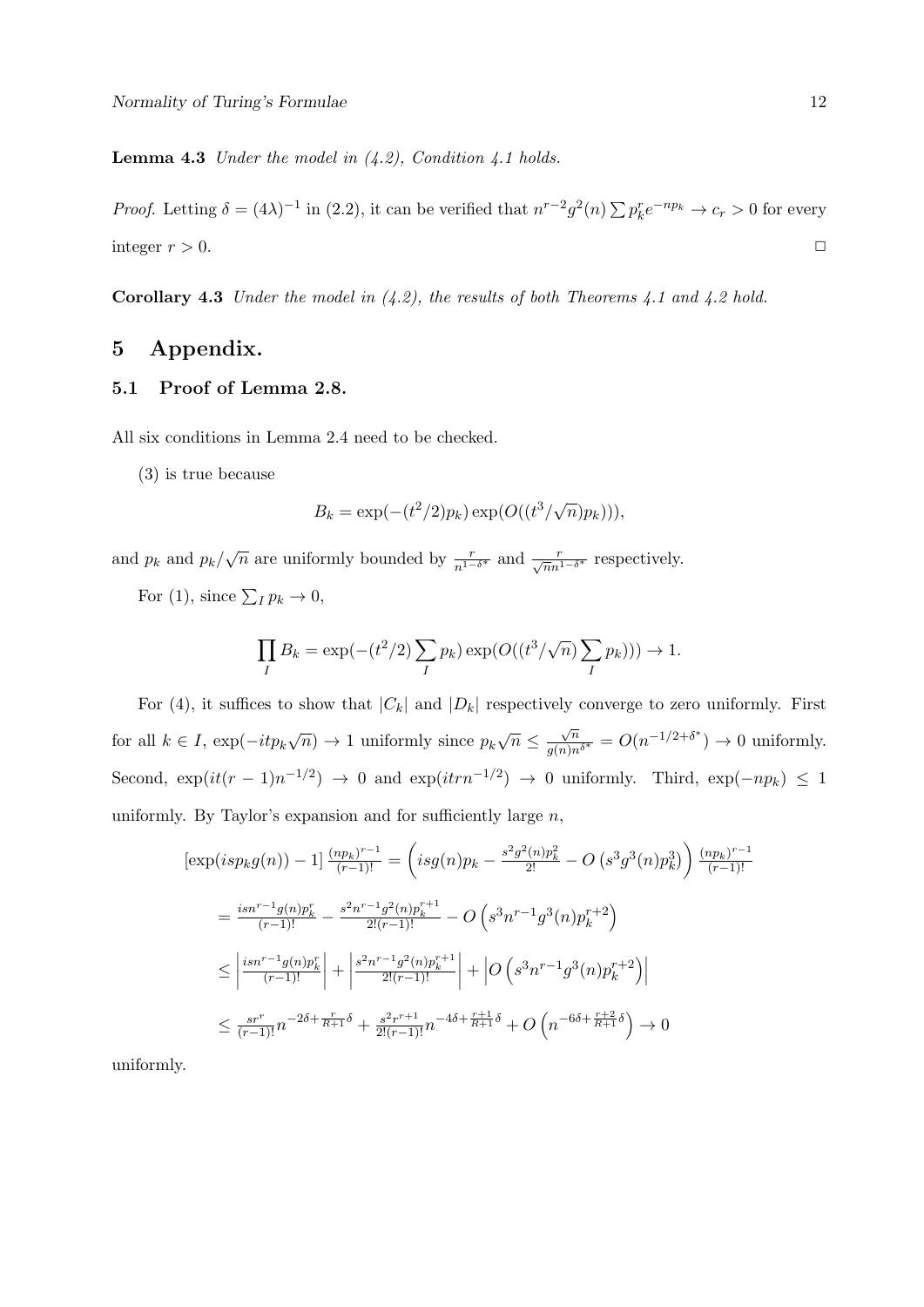Similarly, it is easily checked that

$$
\begin{split}\n\left[\exp(-isr(n-r+1)^{-1}g(n)) - 1\right] \frac{(np_k)^r}{r!} &= \left(-\frac{isr g(n)}{n-r+1} - \frac{s^2 r^2 g^2(n)}{2!(n-r+1)^2} + O\left(\frac{s^3 r^3 g^3(n)}{3!(n-r+1)^3}\right)\right) \frac{(np_k)^r}{r!} \\
&= -\frac{isr g(n)n^r p_k^r}{r!(n-r+1)} - \frac{s^2 r^2 g^2(n)n^r p_k^r}{2!r!(n-r+1)^2} + O\left(\frac{s^3 g^3(n)n^r p_k^r}{(n-r+1)^3}\right) \\
&\leq \left|\frac{isr g(n)n^r p_k^r}{r!(n-r+1)}\right| + \left|\frac{s^2 r^2 g^2(n)n^r p_k^r}{2!r!(n-r+1)^2}\right| + O\left(\frac{s^3 g^3(n)n^r p_k^r}{(n-r+1)^3}\right)\n\end{split}
$$
\n
$$
\leq \frac{sr^r}{(r-1)!} \frac{n}{n-r+1} n^{-2\delta + \frac{r}{R+1}\delta} + \frac{s^2 r^{r+2}}{2!r!} \frac{n^2}{(n-r+1)^2} n^{-4\delta + \frac{r}{R+1}\delta} + O\left(\frac{n^3}{(n-r+1)^3} n^{-6\delta + \frac{r}{R+1}\delta}\right) \to 0
$$

uniformly. Therefore  $E_k\to 0$  uniformly.

For  $(2)$  and  $(6)$ ,

$$
E_k = e^{-np_k} \exp(-it p_k \sqrt{n}) \exp(it(r-1)n^{-1/2}) \left[ \frac{i s n^{r-1} g(n) p_k^r}{(r-1)!} - \frac{s^2 n^{r-1} g^2(n) p_k^{r+1}}{2!(r-1)!} \right]
$$
  
\n
$$
-O\left(s^3 n^{r-1} g^3(n) p_k^{r+2}\right) \Big]
$$
  
\n
$$
+e^{-np_k} \exp(-it p_k \sqrt{n}) \exp(itr n^{-1/2}) \left[ -\frac{i s r g(n) n^r p_k^r}{r!(n-r+1)} - \frac{s^2 r^2 g^2(n) n^r p_k^r}{2! r!(n-r+1)^2} + O\left(\frac{s^3 g^3(n) n^r p_k^r}{(n-r+1)^3}\right) \right]
$$
  
\n
$$
= e^{-np_k} \exp(-it p_k \sqrt{n}) \exp(it(r-1)n^{-1/2}) \left[ \frac{i s n^{r-1} g(n) p_k^r}{(r-1)!} - \frac{s^2 n^{r-1} g^2(n) p_k^{r+1}}{2!(r-1)!} \right]
$$
  
\n
$$
-O\left(s^3 n^{r-1} g^3(n) p_k^{r+2}\right) \Big]
$$
  
\n
$$
+e^{-np_k} \exp(-it p_k \sqrt{n}) \exp(itr n^{-1/2}) \left[ -\frac{i s g(n) n^{r-1} p_k^r}{(r-1)!} - \frac{i s (r-1) g(n) n^{r-1} p_k^r}{(r-1)! (n-r+1)} - \frac{s^2 r^2 g^2(n) n^r p_k^r}{2! r!(n-r+1)^2} \right]
$$
  
\n
$$
+O\left(\frac{s^3 g^3(n) n^r p_k^r}{(n-r+1)^3}\right) \Big]
$$
  
\n
$$
= e^{-np_k} e^{-it p_k \sqrt{n}} e^{it(r-1)n^{-1/2}} \left\{ \frac{i s n^{r-1} g(n) p_k^r}{(r-1)!} - O\left(s^3 n^{r-1} g^3(n) p_k^{r+2}\right) \right\}
$$
  
\n
$$
+ \left(1 + \frac{it}{\sqrt{n}} - \frac{t^2}{2!n} - O\left(\frac{it^3}{3!n^{3/2}}\right) \right) \left[ -\frac{i s g(n
$$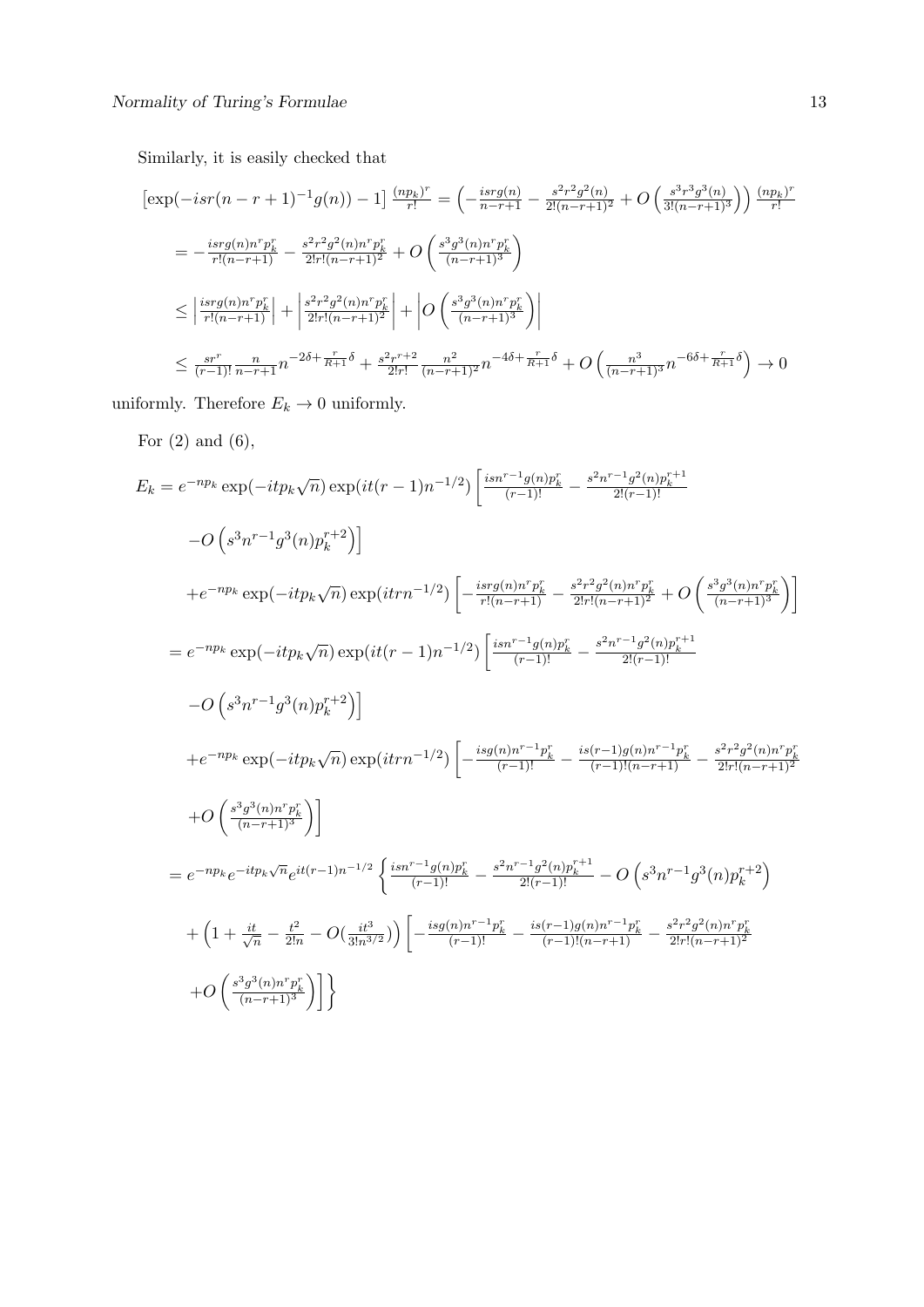$$
= e^{-np_k} e^{-itp_k \sqrt{n}} e^{it(r-1)n^{-1/2}} \left\{ -\frac{is(r-1)g(n)n^{r-1}p_k^r}{(r-1)!(n-r+1)} - \frac{s^2n^{r-1}g^2(n)p_k^{r+1}}{2!(r-1)!} - \frac{s^2r^2g^2(n)n^r p_k^r}{2!(n-r+1)^2} \right\}
$$
  
+ $O\left(\frac{s^3g^3(n)n^r p_k^r}{(n-r+1)^3}\right) - O\left(s^3n^{r-1}g^3(n)p_k^{r+2}\right)$   
+ $\left(\frac{it}{\sqrt{n}} - \frac{t^2}{2!n} - O\left(\frac{it^3}{3!n^{3/2}}\right)\right) \left[ -\frac{isg(n)n^{r-1}p_k^r}{(r-1)!} - \frac{is(r-1)g(n)n^{r-1}p_k^r}{(r-1)!(n-r+1)} - \frac{s^2r^2g^2(n)n^r p_k^r}{2!r!(n-r+1)^2} \right]$   
+ $O\left(\frac{s^3g^3(n)n^r p_k^r}{(n-r+1)^3}\right) \right\}.$  (5.1)

Noting the uniform convergence of  $e^{-itp_k\sqrt{n}}e^{it(r-1)n^{-1/2}} \to 1$  and Condition 2.1, it can be checked that all terms in (5.1) vanish under  $\lim \sum_I$ , except possibly the first three terms within the curly brackets, *i.e.*,

$$
\lim \sum_{k \in I} E_k = \lim \sum_{k \in I} \left\{ e^{-np_k} \left[ -\frac{is(r-1)g(n)n^{r-1}p_k^r}{(r-1)!(n-r+1)} - \frac{s^2n^{r-1}g^2(n)p_k^{r+1}}{2!(r-1)!} - \frac{s^2r^2g^2(n)n^r p_k^r}{2!(n-r+1)^2} \right] \right\}
$$
\n
$$
= -\frac{is(r-1)}{(r-1)!} \lim \sum_{k \in I} \frac{g(n)n^{r-1}p_k^r}{(n-r+1)^2} e^{-np_k} - \frac{s^2}{2!(r-1)!} \lim \sum_{k \in I} n^{r-1}g^2(n)p_k^{r+1}e^{-np_k}
$$
\n
$$
- \frac{s^2r^2}{2!r!} \lim \sum_{k \in I} \frac{g^2(n)n^r p_k^r}{(n-r+1)^2} e^{-np_k}.
$$

Condition 2.1 guarantees the existence of the second and the third terms above, and the existence of the third term implies that the first term is zero. Therefore 2) is checked and

$$
\lim \sum_{k \in I} E_k = -\frac{s^2}{2(r-1)!} \left[ \lim \sum_{k \in I} n^{r-1} g^2(n) p_k^{r+1} e^{-np_k} + r \lim \sum_{k \in I} \frac{g^2(n) n^r p_k^r}{(n-r+1)^2} e^{-np_k} \right].
$$
 (5.2)

The convergence of  $\sum_{I} E_{k}$  and hence of  $\sum_{I} |E_{k}|$  guarantees (6).

For (5), since 
$$
B_k = \exp\left(-\frac{t^2}{2}p_k + O(t^3p_kn^{-1/2})\right)
$$
 and  $-\frac{t^2}{2}p_k + O(t^3p_kn^{-1/2}) \to 0$  uniformly,  

$$
|-\frac{t^2}{2}p_k + O(t^3p_kn^{-1/2})| \qquad (t^2
$$

$$
|B_k - 1| \le \frac{| - \frac{t^2}{2}p_k + O(t^3 p_k n^{-1/2})|}{1 - | - \frac{t^2}{2}p_k + O(t^3 p_k n^{-1/2})|} \le O\left(\frac{t^2}{2}p_k + t^3 p_k n^{-1/2}\right)
$$

and hence

$$
\sum_{I} |B_k - 1| \le O\left(\frac{t^2}{2} \sum_{I} p_k\right) + \frac{|t^3|}{\sqrt{n}} \sum_{I} p_k\right) < O(t^2 + |t^3|).
$$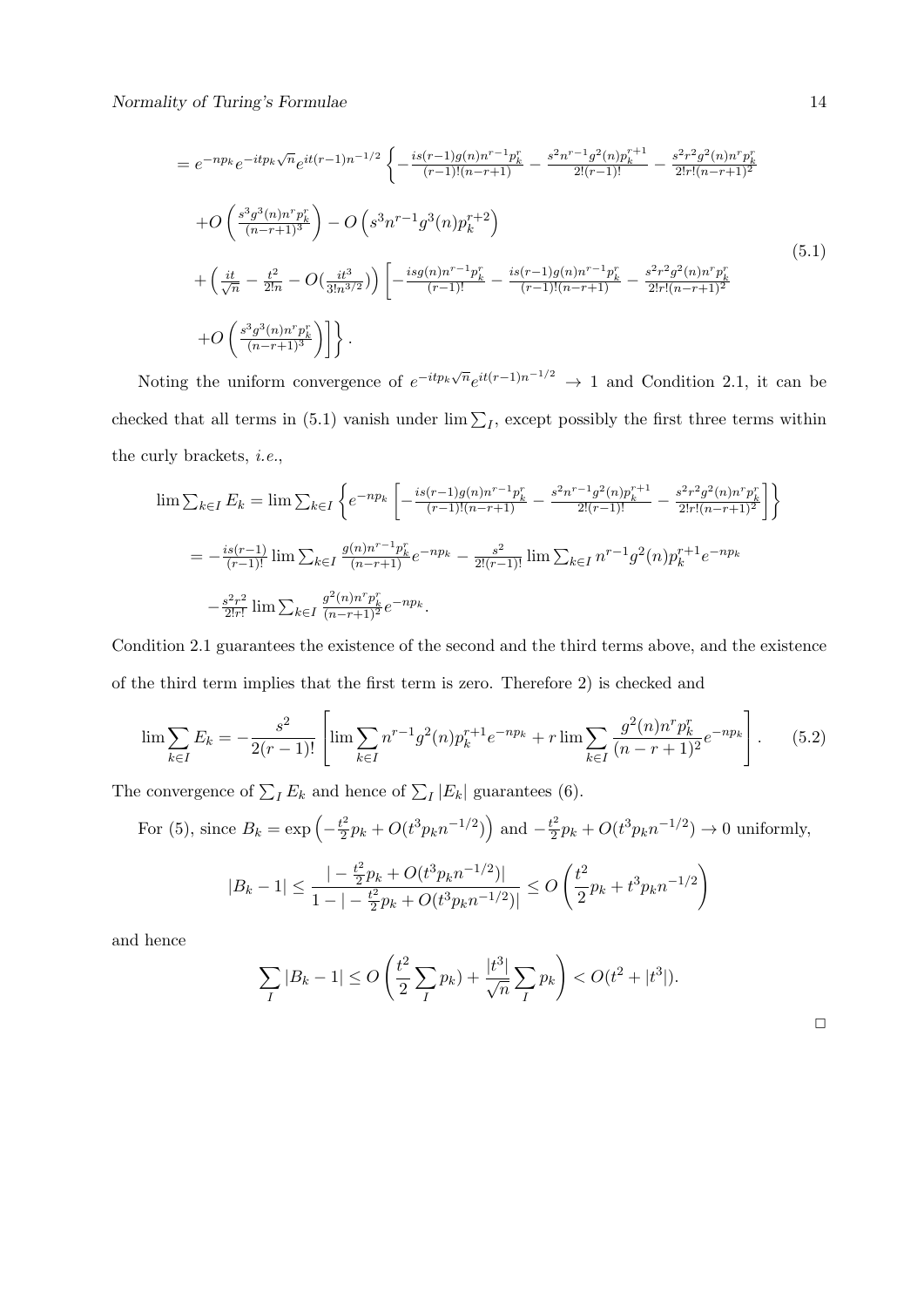#### **5.2 Proof of Lemma 3.1.**

Consider the partition of  $K = I \cup II$ . Since  $pe^{-np}$  has a negative derivative with respect to *p* on interval  $(1/n, 1]$  and hence on  $(r/n^{1-\delta^*}, 1]$  for large *n*,  $pe^{-np}$  attains its maximum at  $p = r/n^{1-\delta^*}$ . Therefore noting that there are at most  $n^{\delta^*}/r$  indices in  $II$ ,

$$
0 \le \frac{g^2(n)}{n^2} {n \choose r} \sum_{II} p_k^r (1 - p_k)^{n-r} \le \frac{g^2(n)}{n^2} {n \choose r} \sum_{II} p_k^r e^{-(n-r)p_k} \le \frac{g^2(n)}{n^2} {n \choose r} e^r \sum_{II} p_k e^{-np_k}
$$
  

$$
\le \frac{g^2(n)}{n^2} {n \choose r} e^r \sum_{II} \left( \frac{r}{n^{1-\delta^*}} e^{-\frac{nr}{n^{1-\delta^*}}} \right) \le \frac{g^2(n)}{n^2} {n \choose r} e^r \frac{n^{\delta^*}}{r} \left( \frac{r}{n^{1-\delta^*}} e^{-\frac{nr}{n^{1-\delta^*}}} \right)
$$
  

$$
= \frac{g^2(n)}{n^2} {n \choose r} e^r \frac{n^{\delta^*}}{n^{1-\delta^*}} e^{-n^{\delta^*}} \to 0.
$$

Thu

$$
\lim \frac{g^2(n)}{n^2} E(N_r) = \lim \frac{g^2(n)}{n^2} {n \choose r} \sum_I p_k^r (1 - p_k)^{n-r}
$$
\n(5.3)

and

$$
\lim_{n \to \infty} n^{r-2} g^2(n) \sum p_k^r \exp(-np_k) = \lim_{n \to \infty} n^{r-2} g^2(n) \sum_{I} p_k^r \exp(-np_k).
$$
 (5.4)

On the other hand,

$$
\frac{g^2(n)}{n^2} {n \choose r} \sum_I p_k^r (1-p_k)^{n-r} \leq \frac{g^2(n)}{n^2} {n \choose r} \sum_I p_k e^{-(n-r)p_k} \leq \frac{g^2(n)}{n^2} {n \choose r} \exp(r \sup_I p_k) \sum_I p_k e^{-np_k}.
$$

Furthermore, applying 2) and 3) of Lemma 2.6 in the first and the third steps below respectively leads to

$$
\frac{g^2(n)}{n^2} {n \choose r} \sum_I p_K^r (1 - p_k)^{n-r} \ge \frac{g^2(n)}{n^2} {n \choose r} \sum_I p_K^r \exp\left(-\frac{(n-r)p_k}{1-p_k}\right)
$$
  

$$
\ge \frac{g^2(n)}{n^2} {n \choose r} \sum_I p_K^r \exp\left(-\frac{np_k}{1-\sup_I p_k}\right) \ge \frac{g^2(n)}{n^2} {n \choose r} \sum_I \exp(-2n(\sup_I p_k)^2) p_K^r e^{-np_k}.
$$

Noting the fact that  $\lim \exp(r \sup_I p_k) = 1$  and  $\lim \exp(-2n(\sup_I p_k)^2) = 1$  uniformly by the definition of *I*,

$$
\lim \frac{g^{2}(n)}{n^{2}} {n \choose r} \sum_{I} p_{k}^{r} (1-p_{k})^{n-r} = \lim \frac{g^{2}(n)}{n^{2}} {n \choose r} \sum_{I} p_{k}^{r} e^{-np_{k}},
$$

and hence, by (5.3) and (5.4) and by the fact that  $\binom{n}{r} \sim n^r/r!$ , the equivalence of the first parts of Condition 2.1 and Condition 3.1 is established:

$$
\lim \frac{g^{2}(n)}{n^{2}} E(N_{1}) = (1/r!) \lim n^{r-2} g^{2}(n) \sum p_{k}^{r} \exp(-np_{k}).
$$

The equivalence of the second parts can be established similarly.  $\Box$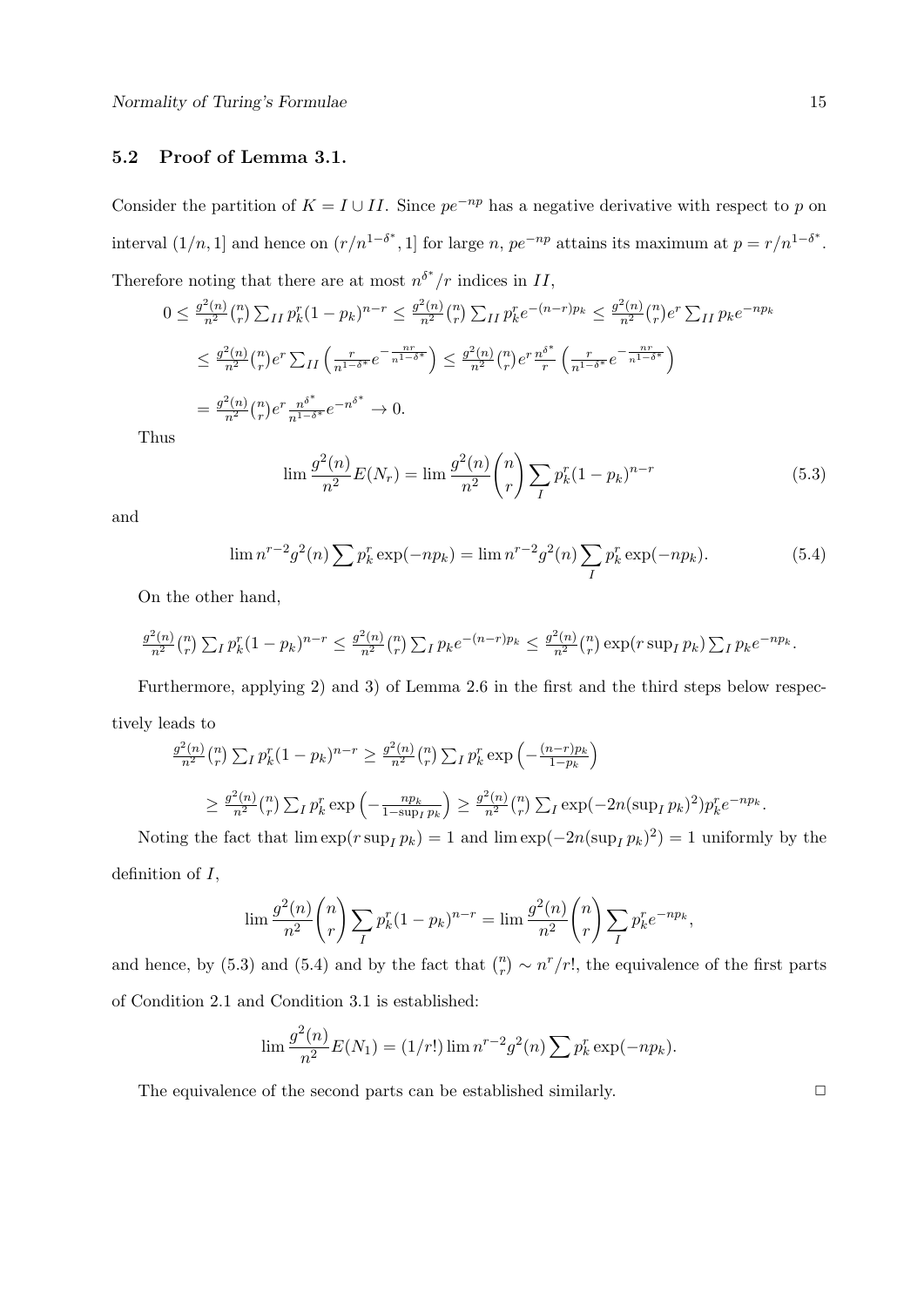## **5.3 Proof of Theorem 3.3.**

Based on Theorem 3.2, it suffices to show that the variances of

$$
\hat{c}_r = \frac{r!g^2(n)}{n^2}N_r
$$
 and  $\hat{c}_{r+1} = \frac{(r+1)!g^2(n)}{n^2}N_{r+1}$ 

approach zero as *n* increases to infinity.

$$
Var(\hat{c}_r) = \frac{(r!)^2 g^4(n)}{n^4} Var(N_r) = \frac{(r!)^2 g^4(n)}{n^4} \left\{ E(N_r^2) - [E(N_r)]^2 \right\}.
$$
\n
$$
E(N_r^2) = E(N_r) + \sum_{k \neq j} \frac{n!}{r! r! (n-2r)!} p_k^r p_j^r (1 - p_k - p_j)^{n-2r}
$$
\n
$$
(EN_r)^2 = \left[ \binom{n}{r} \sum p_k^r (1 - p_k)^{n-r} \right]^2
$$
\n
$$
= \binom{n}{r}^2 \sum_{k \neq j} p_k^r p_j^r (1 - p_k)^{n-r} (1 - p_j)^{n-r} + \binom{n}{r}^2 \sum_k p_k^{2r} (1 - p_k)^{2n-2r}.
$$
\n
$$
(2!)^2 \cdot 4(n) = 0 \quad \text{and} \quad (3!)^2 \cdot 10^n.
$$

By the first part of Condition 3.1,  $\frac{(r!)^2 g^4(n)}{n^4} E(N_r) \to 0$  since  $g^2/n^2 \to 0$ .

Therefore

$$
\lim_{n} \frac{(r!)^2 g^4(n)}{n^4} \left[ E(N_r^2) - (EN_r)^2 \right]
$$
\n
$$
\leq \lim_{n} \frac{g^4(n)}{n^4} \left[ \sum_{k \neq j} \frac{n!}{(n-2r)!} p_k^r p_j^r (1 - p_k - p_j)^{n-2r} - \frac{(n!)^2}{[(n-r)!]^2} \sum_{k \neq j} p_k^r p_j^r (1 - p_k)^{n-r} (1 - p_j)^{n-r} \right]
$$
\n
$$
= \lim_{n} \frac{g^4(n)}{n^4} \left[ \sum_{k \neq j} \frac{n!}{(n-2r)!} p_k^r p_j^r (1 - p_k - p_j)^{n-2r} - \frac{n!}{(n-2r)!} \sum_{k \neq j} p_k^r p_j^r (1 - p_k)^{n-r} (1 - p_j)^{n-r} \right]
$$
\n
$$
+ \lim_{n} \frac{g^4(n)}{n^4} \left[ \frac{n!}{(n-2r)!} - \frac{(n!)^2}{[(n-r)!]^2} \right] \left[ \sum_{k \neq j} p_k^r p_j^r (1 - p_k)^{n-r} (1 - p_j)^{n-r} \right].
$$

The second term above is bounded by

$$
\lim \frac{g^4(n)}{n^4} \left[ \frac{n!}{(n-2r)!} - \frac{(n!)^2}{[(n-r)!]^2} \right] \left[ \sum_k \sum_j p_k^r p_j^r (1-p_k)^{n-r} (1-p_j)^{n-r} \right]
$$
  
\n
$$
= \lim \left[ \frac{n!}{(n-2r)!} - \frac{(n!)^2}{[(n-r)!]^2} \right] \binom{n}{r}^{-2} \left[ \frac{g^2(n)}{n^2} \binom{n}{r}^2 \sum_k p_k^r (1-p_k)^{n-r} \right]^2
$$
  
\n
$$
= \lim \left[ \frac{n!}{(n-2r)!} - \frac{(n!)^2}{[(n-r)!]^2} \right] \binom{n}{r}^{-2} \left[ \frac{g^2(n)}{n^2} E(N_r) \right]^2
$$
  
\n
$$
= \left( \frac{c_r}{r!} \right)^2 \lim \left[ \frac{n!}{(n-2r)!} - \frac{(n!)^2}{[(n-r)!]^2} \right] \binom{n}{r}^{-2} = 0.
$$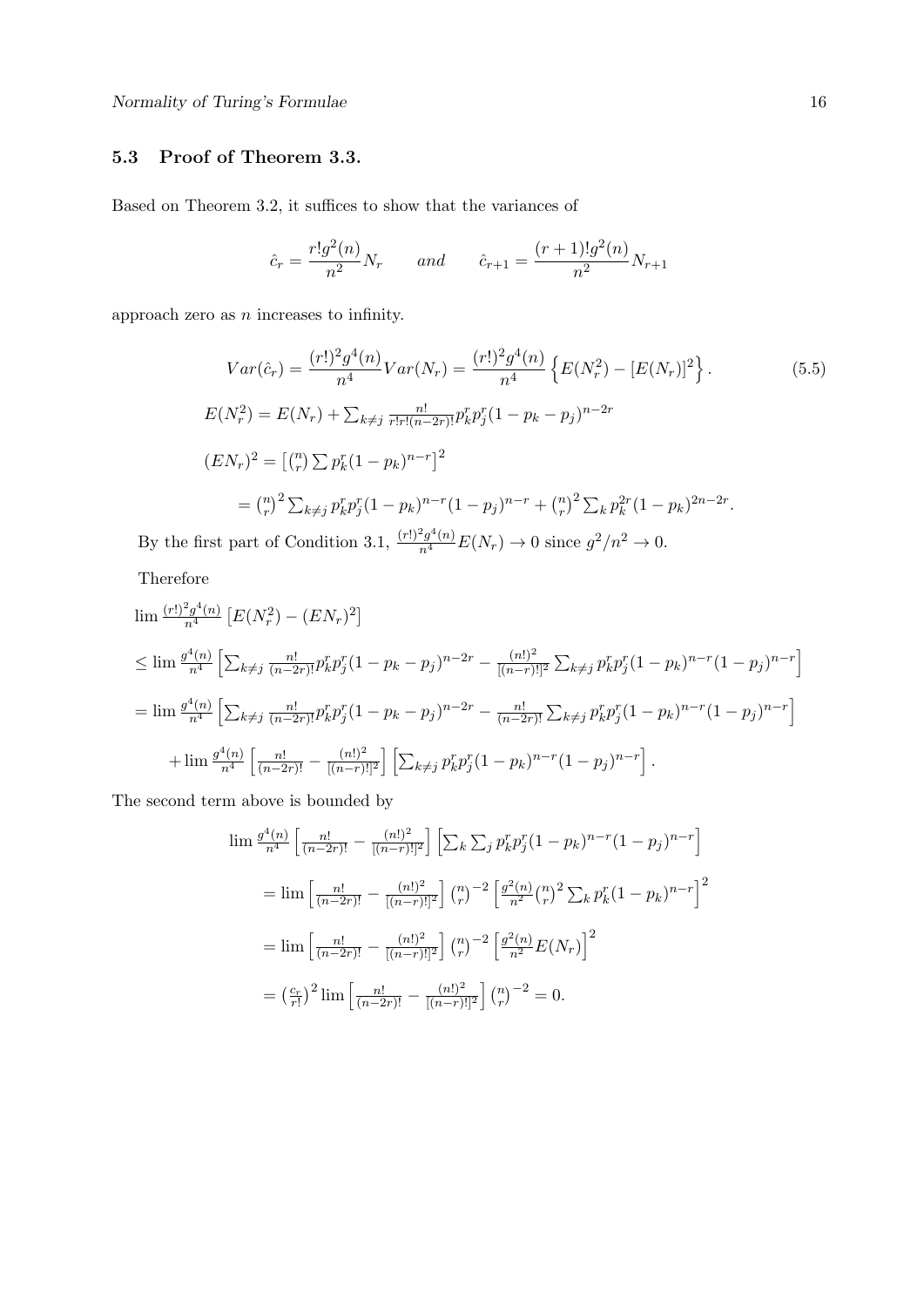Noting 
$$
(1 - p_j - p_k)^{n-2r} \le (1 - p_j - p_k + p_j p_k)^{n-2r} = [(1 - p_j)(1 - p_k)]^{n-2r}
$$
, and therefore  
\n
$$
\lim \frac{(r!)^2 g^4(n)}{n^4} [E(N_r^2) - (EN_r)^2]
$$
\n
$$
\le \lim \frac{g^4(n)}{n^4} \frac{n!}{(n-2r)!} \left[ \sum_{k \neq j} p_k^r p_j^r [(1 - p_j)(1 - p_k)]^{n-2r} - \sum_{k \neq j} p_k^r p_j^r (1 - p_k)^{n-r} (1 - p_j)^{n-r} \right]
$$
\n
$$
= \lim \frac{g^4(n)}{n^4} \frac{n!}{(n-2r)!} \left\{ \sum_{k \neq j} p_k^r p_j^r [(1 - p_j)(1 - p_k)]^{n-2r} [1 - (1 - p_k)^r (1 - p_j)^r] \right\}
$$
\n
$$
\le \lim \frac{g^4(n)}{n^4} \frac{n!}{(n-2r)!} \left\{ \sum_{k \neq j} p_k^r p_j^r [(1 - p_j)(1 - p_k)]^{n-2r} \left\{ 1 - [1 - (p_k + p_j)]^r \right\} \right\}.
$$
\nNoting  $1 - (1 - x)^r \le (2^r - 1)x$  for all  $x \in [0, 1]$ ,  
\n
$$
\lim \frac{(r!)^2 g^4(n)}{n^4} [E(N_r^2) - (EN_r)^2]
$$
\n
$$
\le \lim \frac{g^4(n)}{n^4} \frac{n!(2^r-1)}{(n-2r)!} \left\{ \sum_{k \neq j} p_k^r p_j^r [(1 - p_j)(1 - p_k)]^{n-2r} (p_k + p_j) \right\}
$$
\n
$$
= 2 \lim \frac{g^4(n)}{n^4} \frac{n!(2^r-1)}{(n-2r)!} \left\{ \sum_{k \neq j} p_k^r p_j^r [(1 - p_j)(1 - p_k)]^{n-2r} \right\}.
$$

On the other hand,

$$
\sum_{k\neq j} p_k^{r+1} p_j^r (1 - p_k)^{n-2r} (1 - p_j)^{n-2r}
$$
  
=  $\left( \sum_{k\neq j, p_k \leq p_j} + \sum_{k\neq j, p_k > p_j} \right) p_k^{r+1} p_j^r (1 - p_k)^{n-2r} (1 - p_j)^{n-2r}$   
 $\leq \sum_{k\neq j, p_k \leq p_j} p_k^r p_j^{r+1} (1 - p_k)^{n-r} (1 - p_j)^{n-3r}$   
 $+ \sum_{k\neq j, p_k > p_j} p_k^{r+1} p_j^r (1 - p_k)^{n-3r} (1 - p_j)^{n-r}$   
 $\leq 2 \sum_k \sum_j p_k^r p_j^{r+1} (1 - p_k)^{n-r} (1 - p_j)^{n-3r}$   
 $\leq 2 \sum_k p_k^r (1 - p_k)^{n-r} \sum_j p_j^{r+1} (1 - p_j)^{n-3r} = 2 {n \choose r}^{-1} E(N_r) \sum_j p_j^{r+1} (1 - p_j)^{n-3r}.$ 

Noting that  $p^{r}(1-p)^{n-3r}$  attains its maximum at  $p = r/(n-2r)$  and hence  $p^{r}(1-p)^{n-3r} \le$  $r^r/(n-2r)^r$ 

$$
\sum_{k \neq j} p_k^{r+1} p_j^r (1 - p_k)^{n-2r} (1 - p_j)^{n-2r} \leq 2r^r \binom{n}{r}^{-1} (n - 2r)^{-r} E(N_r).
$$

Finally

$$
\lim_{n \to \infty} \frac{(r!)^2 g^4(n)}{n^4} \left[ E(N_r^2) - (EN_r)^2 \right] \le 4 \lim_{n \to \infty} \frac{g^4(n)}{n^4} \frac{n!(2^r-1)}{(n-2r)!} \frac{r^r}{\binom{n}{r}(n-2r)^r} E(N_r)
$$

$$
= 4r^r (2^r - 1)c_r \lim_{n \to \infty} \left[ \frac{g^2(n)}{n^2} \frac{(n-r)!}{(n-2r)!(n-2r)^r} \right] = 0.
$$

The consistency of  $\hat{c}_r$  follows. The consistency of  $\hat{c}_{r+1}$  can also be similarly proved.  $\Box$